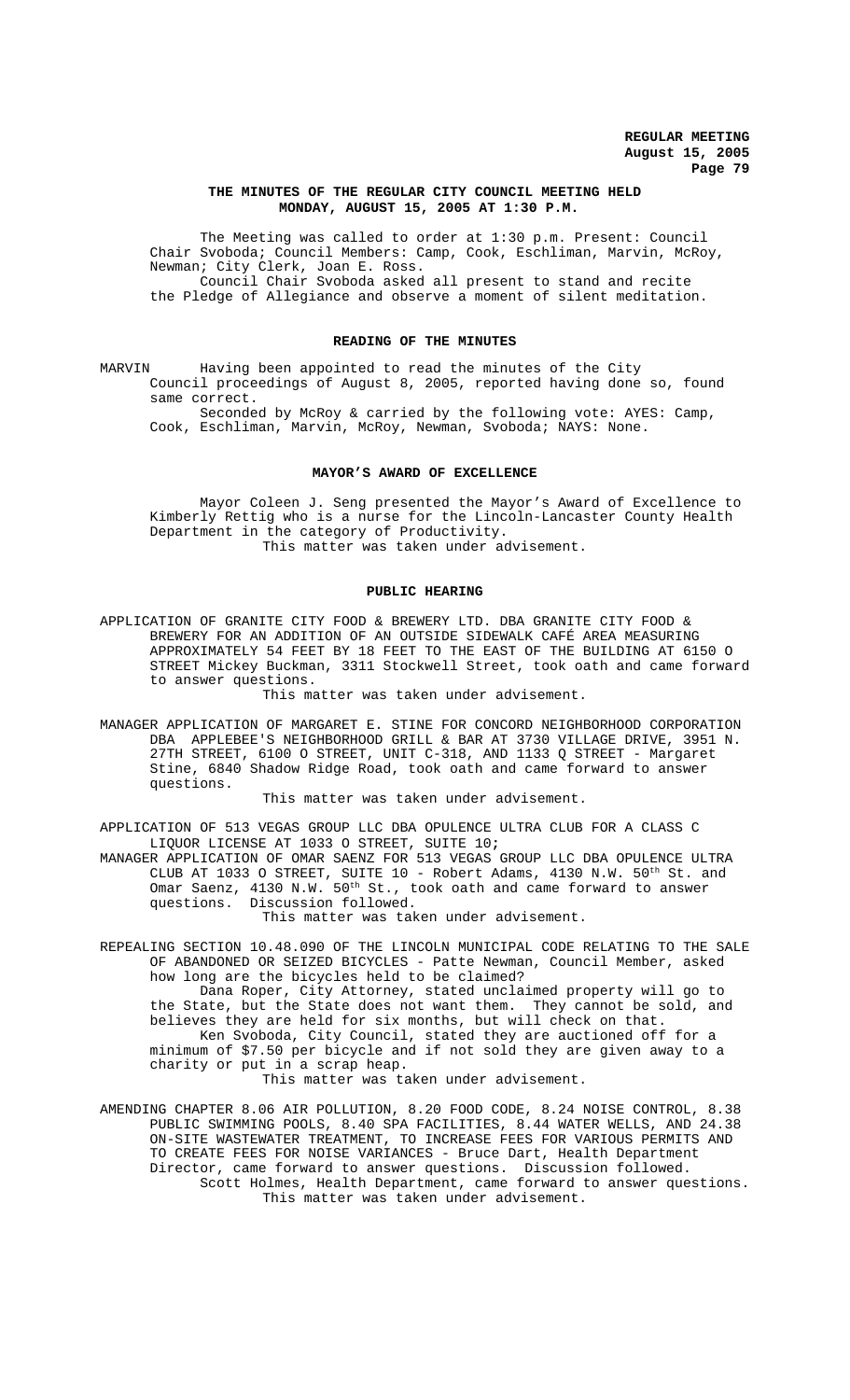APPROVING A TRANSFER OF APPROPRIATIONS AND CASH BETWEEN CERTAIN CAPITAL IMPROVEMENT PROJECTS WITHIN THE WATER CONSTRUCTION FUND, STREET CONSTRUCTION/VEHICLE TAX FUND, PARKING REVENUE FUND, AND SANITARY SEWER CONSTRUCTION FUND WITHIN THE PUBLIC WORKS & UTILITIES DEPARTMENT - Margaret Remmenga, Public Works Business Manager, came forward to state the transfers are to allow projects to be completed and to close out the books.

This matter was taken under advisement.

COMP. PLAN AMENDMENT 05013 - AMENDING THE 2025 LINCOLN/LANCASTER COUNTY COMPREHENSIVE PLAN TO CHANGE THE LAND USE DESIGNATION FROM COMMERCIAL AND INDUSTRIAL TO URBAN RESIDENTIAL ON PROPERTY GENERALLY LOCATED ALONG HUMPHREY AVENUE BETWEEN N. 14TH AND N. 27TH STREETS;

ANNEXATION 05009 - AMENDING THE LINCOLN CORPORATE LIMITS MAP BY ANNEXING APPROXIMATELY 22 ACRES OF PROPERTY GENERALLY LOCATED NORTHWEST OF I-80 AND N. 27TH STREET;

APPROVING THE STONE BRIDGE CREEK - THE VILLAS CONDITIONAL ANNEXATION AND ZONING AGREEMENT BETWEEN THE CITY AND STONEBRIDGE CREEK, LLC RELATING TO THE ANNEXATION OF APPROXIMATELY 22 ACRES, GENERALLY LOCATED NORTHWEST OF THE I-80 AND NORTH 27TH STREET INTERCHANGE;

CHANGE OF ZONE 04081 - APPLICATION OF STONE BRIDGE CREEK LLC FOR A CHANGE OF ZONE FROM I-3 EMPLOYMENT CENTER DISTRICT TO R-3 RESIDENTIAL DISTRICT AND FROM AG AGRICULTURAL DISTRICT TO I-3 EMPLOYMENT DISTRICT ON PROPERTY GENERALLY LOCATED NORTHWEST OF I-80 AND N. 27TH STREET - Bob Lewis, Stonebridge Creek, LLC, came forward to answer questions. Discussion followed.

This matter was taken under advisement.

CHANGE OF ZONE 04063 - AMENDING CHAPTER 27.68 OF THE LINCOLN MUNICIPAL CODE, PERSONAL WIRELESS FACILITIES, TO DELETE THE REQUIREMENT FOR AN ADMINISTRATIVE PERMIT TO COLLOCATE ON EXISTING FACILITIES, TO CLARIFY HOW THE FALL ZONE IS MEASURED, AND TO DELETE THE DEFINITION OF "MODIFICATION" - Ray Hill, Planning Dept., came forward to answer questions.

This matter was taken under advisement.

APPEAL OF CINDY J. SWANSON FROM THE PLANNING COMMISSION DENIAL OF SPECIAL PERMIT NO. 05032 FOR AUTHORITY TO EXPAND A NON-CONFORMING USE TO ALLOW AN OUTDOOR BEER GARDEN AT THE LIBRARY LOUNGE AT 6891 A STREET, SUITE 200 - Cindy Swanson, Library Lounge owner, came forward to explain her request. Discussion followed.

Dale Softley, 1720 Kingston Rd., came forward in opposition. Discussion followed.

Nancy Cottrell, 1412 Kingston Rd., came forward in opposition. Cindy Swanson came forward for rebuttal. Discussion followed. This matter was taken under advisement.

MISC. 05012 - APPLICATION OF DEVELOPMENTAL SERVICES OF NEBRASKA, INC. TO ALLOW A GROUP HOME IN THE R-1 RESIDENTIAL DISTRICT TO LOCATE WITHIN THE REQUIRED ½ MILE SEPARATION FROM ANOTHER GROUP HOME, ON PROPERTY GENERALLY LOCATED AT 4000 LINDSEY CIRCLE - Chris Hedican, attorney for Developmental Services of Nebraska, Inc. came forward to answer questions. Discussion followed.

Scott LeFevre, Director of Mental Health Associates of Nebraska came forward to answer questions. Discussion followed. This matter was taken under advisement.

AUTHORIZING THE USE OF THE PUBLIC RIGHT-OF-WAY BY SPEEDWAY PROPERTIES FOR THE INSTALLATION OF A LEVEL SIDEWALK TO PROVIDE HANDICAP ACCESS AT 737 P STREET Craig Smith, 340 Victory Lane, came forward to answer questions. Discussion followed.

Dalla McGee, Urban Development, came forward to answer questions. Discussion followed.

This matter was taken under advisement.

APPROVING THE HEARTLAND OPTICAL REDEVELOPMENT AGREEMENT AND RIGHT OF ENTRY AGREEMENT BETWEEN THE CITY AND HEARTLAND OPTICAL, INC. FOR NEW CONSTRUCTION AND IMPROVEMENTS FOR COMMERCIAL/RETAIL USE AT 1010 N. 27TH STREET WITHIN THE N. 27TH STREET CORRIDOR AND ENVIRONS REDEVELOPMENT PLAN - Ernesto Castillo, Urban Development, came forward to explain this project.

Casey Conrad, CEO Heartland Optical, came forward to answer questions.

Tom Conrad, part-owner of Heartland Optical, came forward to thank Urban Development for all the work they did to make this possible. This matter was taken under advisement.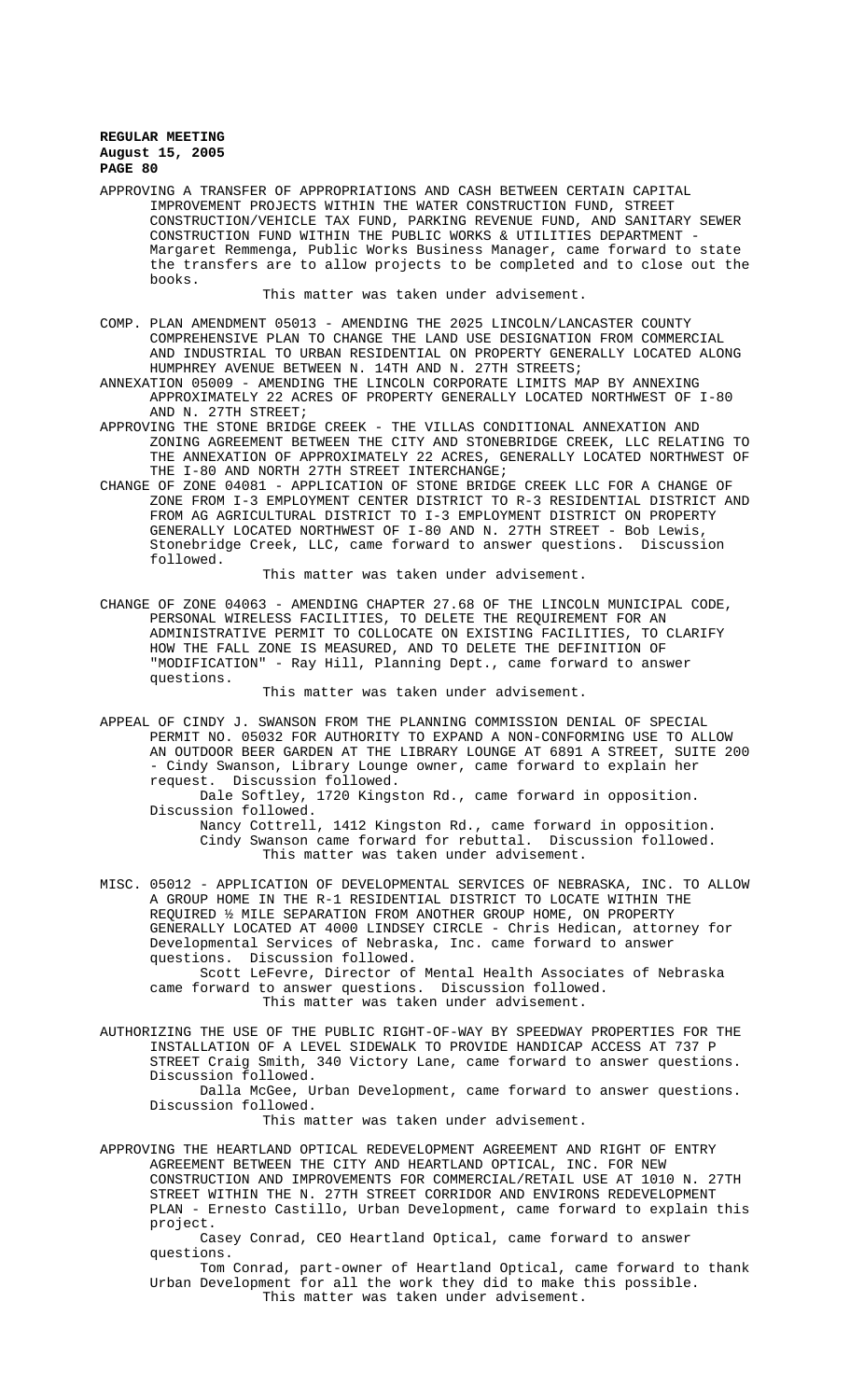TOOK BREAK 3:39 P.M. **RECONVENED 3:50 P.M.** RECONVENED 3:50 P.M.

**\*\* END OF PUBLIC HEARING \*\***

**MISCELLANEOUS BUSINESS - NONE**

# **COUNCIL ACTION**

# **LIQUOR RESOLUTIONS**

APPLICATION OF GRANITE CITY FOOD & BREWERY LTD. DBA GRANITE CITY FOOD & BREWERY FOR AN ADDITION OF AN OUTSIDE SIDEWALK CAFÉ AREA MEASURING APPROXIMATELY 54 FEET BY 18 FEET TO THE EAST OF THE BUILDING AT 6150 O STREET - CLERK read the following resolution, introduced by Jon Camp, who moved its adoption for approval:

A-83467 BE IT RESOLVED by the City Council of the City of Lincoln, Nebraska:

That after hearing duly had as required by law, consideration of the facts of this application, the Nebraska Liquor Control Act, and the pertinent City ordinances, the City Council recommends that the application of Granite City Food & Brewery Ltd. dba Granite City Food & Brewery to expand its licensed premises by the addition of an outside area measuring approximately 54 feet by 18 feet to the east of the presently licensed premises located at 6150 O Street, Lincoln, Nebraska, be approved with the condition that the premise complies in every respect with all City and State regulations.

BE IT FURTHER RESOLVED that the City Clerk is directed to transmit a copy of this resolution to the Nebraska Liquor Control Commission. Introduced by Jon Camp

Seconded by Marvin & carried by the following vote: AYES: Camp, Cook, Eschliman, Marvin, McRoy, Newman, Svoboda; NAYS: None.

MANAGER APPLICATION OF MARGARET E. STINE FOR CONCORD NEIGHBORHOOD CORPORATION DBA APPLEBEE'S NEIGHBORHOOD GRILL & BAR AT 3730 VILLAGE DRIVE, 3951 N. 27TH STREET, 6100 O STREET, UNIT C-318, AND 1133 Q STREET - CLERK read the following resolution, introduced by Jon Camp, who moved its adoption for approval:<br>A-83468 WHEREAS

WHEREAS, Concord Neighborhood Corporation dba Applebee's Neighborhood Grill & Bar located at 3730 Village Drive, 3951 N. 27th Street, 6100 O Street, Unit C-318, and 1133 Q Street, Lincoln, Nebraska has been approved for a Retail Class "I" liquor license, and now requests that Margaret E. Stine be named manager;

WHEREAS, Margaret E. Stine appears to be a fit and proper person to manage said business.

NOW, THEREFORE, BE IT RESOLVED by the City Council of the City of Lincoln, Nebraska:

That after hearing duly had as required by law, consideration of the facts of this application, the Nebraska Liquor Control Act, and the pertinent City ordinances, the City Council recommends that Margaret E.<br>Stine be approved as manager of this business for said licensee. The Stine be approved as manager of this business for said licensee. City Clerk is directed to transmit a copy of this resolution to the Nebraska Liquor Control Commission.

Introduced by Jon Camp Seconded by Marvin & carried by the following vote: AYES: Camp, Cook, Eschliman, Marvin, McRoy, Newman, Svoboda; NAYS: None.

APPLICATION OF 513 VEGAS GROUP LLC DBA OPULENCE ULTRA CLUB FOR A CLASS C LIQUOR LICENSE AT 1033 O STREET, SUITE 10 - CLERK read the following resolution, introduced by Jon Camp, who moved its adoption for denial: Seconded by Cook & **LOST** by the following vote: AYES: Camp, Cook,

Eschliman; NAYS: Marvin, McRoy, Newman, Svoboda.<br>A-83469 BE IT RESOLVED by the City Council of the BE IT RESOLVED by the City Council of the City of Lincoln, Nebraska:

That after hearing duly had as required by law, consideration of the facts of this application, the Nebraska Liquor Control Act, and the pertinent City ordinances, the City Council recommends that the application of 513 Vegas Group LLC dba Opulence Ultra Club for a Class "C" liquor license at 1033 O Street, Suite 10, Lincoln, Nebraska, for the license period ending October 31, 2005, be approved with the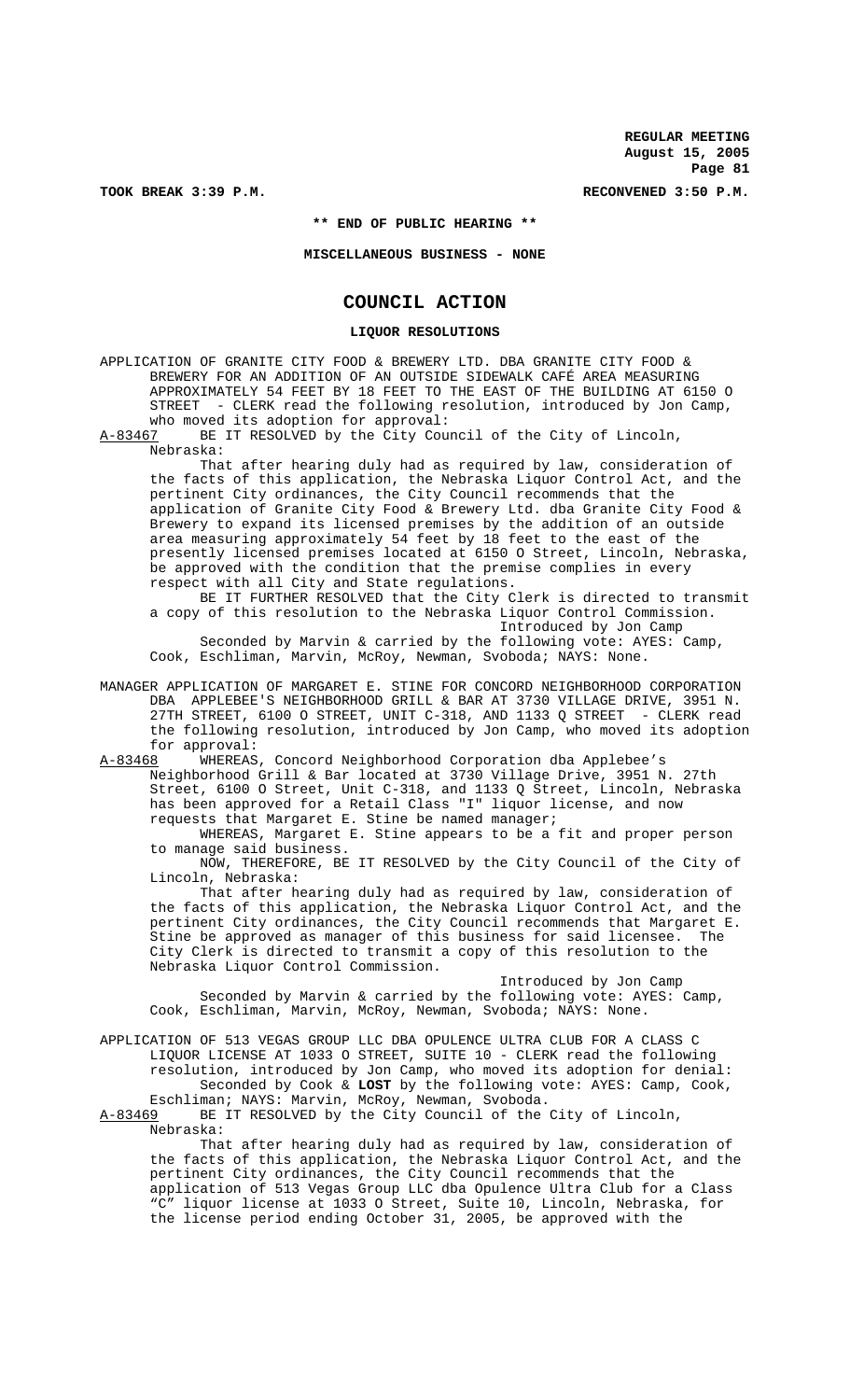condition that the premise complies in every respect with all city and state regulations. The City Clerk is directed to transmit a copy of this resolution to the Nebraska Liquor Control Commission.

Introduced by Annette McRoy MCROY Moved adoption for approval. Seconded by Newman & carried by the following vote: AYES: Marvin, McRoy, Newman, Svoboda; NAYS: Camp, Cook, Eschliman.

MANAGER APPLICATION OF OMAR SAENZ FOR 513 VEGAS GROUP LLC DBA OPULENCE ULTRA CLUB AT 1033 O STREET, SUITE 10 - CLERK read the following resolution, introduced by Annette McRoy, who moved its adoption for approval:

A-83470 WHEREAS, 513 Vegas Group LLC dba Opulence Ultra Club located at 1033 O Street, Suite 10, Lincoln, Nebraska has been approved for a Retail Class "C" liquor license, and now requests that Omar Saenz be named manager;

WHEREAS, Omar Saenz appears to be a fit and proper person to manage said business.

NOW, THEREFORE, BE IT RESOLVED by the City Council of the City of Lincoln, Nebraska:

That after hearing duly had as required by law, consideration of the facts of this application, the Nebraska Liquor Control Act, and the pertinent City ordinances, the City Council recommends that Omar Saenz be approved as manager of this business for said licensee. The City Clerk is directed to transmit a copy of this resolution to the Nebraska Liquor Control Commission.

Introduced by Annette McRoy Seconded by Newman & carried by the following vote: AYES: Marvin, McRoy, Newman, Svoboda; NAYS: Camp, Cook, Eschliman.

#### ORDINANCES - 2<sup>ND</sup> READING & RELATED RESOLUTIONS

- REPEALING SECTION 10.48.090 OF THE LINCOLN MUNICIPAL CODE RELATING TO THE SALE OF ABANDONED OR SEIZED BICYCLES - CLERK read an ordinance, introduced by Dan Marvin, repealing Section 10.48.090 of the Lincoln Municipal Code relating to the sale of abandoned or seized bicycles, the second time.
- AMENDING CHAPTER 8.06 AIR POLLUTION, 8.20 FOOD CODE, 8.24 NOISE CONTROL, 8.38 PUBLIC SWIMMING POOLS, 8.40 SPA FACILITIES, 8.44 WATER WELLS, AND 24.38 ON-SITE WASTEWATER TREATMENT, TO INCREASE FEES FOR VARIOUS PERMITS AND TO CREATE FEES FOR NOISE VARIANCES - CLERK read an ordinance, introduced by Dan Marvin, amending Title 8 of the Lincoln Municipal Code relating to Health and Sanitation to increase various permit fees and to create fees for noise variances by amending Section 8.06.145 to increase the open burning permit fee; amending Section 8.20.150 to increase food establishment permit fees; amending Section 8.20.160 to increase fees for late renewal of food establishment permits; amending Section 8.20.170 to increase reinstatement fees for permits issued under the Lincoln Food Code; amending Section 8.20.230 to increase restricted food manager permit fee and the food manager permit fee; amending Section 8.24.150 to provide a permit fee for noise control ordinance variances; amending Section 8.38.090 to increase the permit fee for a public swimming pool; amending Section 8.40.070 to increase spa facility permit fees; amending Section 8.44.060 to provide water well permits shall be valid for one year rather than two years; amending Section 8.44.070 to increase water well permit fees; and amending Section 24.38.070 to increase permit fees for wastewater treatment systems and related permits; and repealing Sections 8.06.145, 8.20.150, 8.20.160, 8.20.170, 8.20.230, 8.24.150, 8.38.090, 8.40.070, 8.44.060, 8.44.070, 24.38.070 of the Lincoln Municipal Code as hitherto existing, the second time.
- APPROVING A TRANSFER OF APPROPRIATIONS AND CASH BETWEEN CERTAIN CAPITAL IMPROVEMENT PROJECTS WITHIN THE WATER CONSTRUCTION FUND, STREET CONSTRUCTION/VEHICLE TAX FUND, PARKING REVENUE FUND, AND SANITARY SEWER CONSTRUCTION FUND WITHIN THE PUBLIC WORKS & UTILITIES DEPARTMENT CLERK read an ordinance, introduced by Dan Marvin, approving the transfer of unspent and unencumbered appropriations and cash (if any) between certain capital improvement projects within the Water Construction Fund, Street Construction/Vehicle Tax Fund, Parking Revenue Fund, and Sanitary Sewer Construction Fund within the Public Works & Utilities Department, the second time.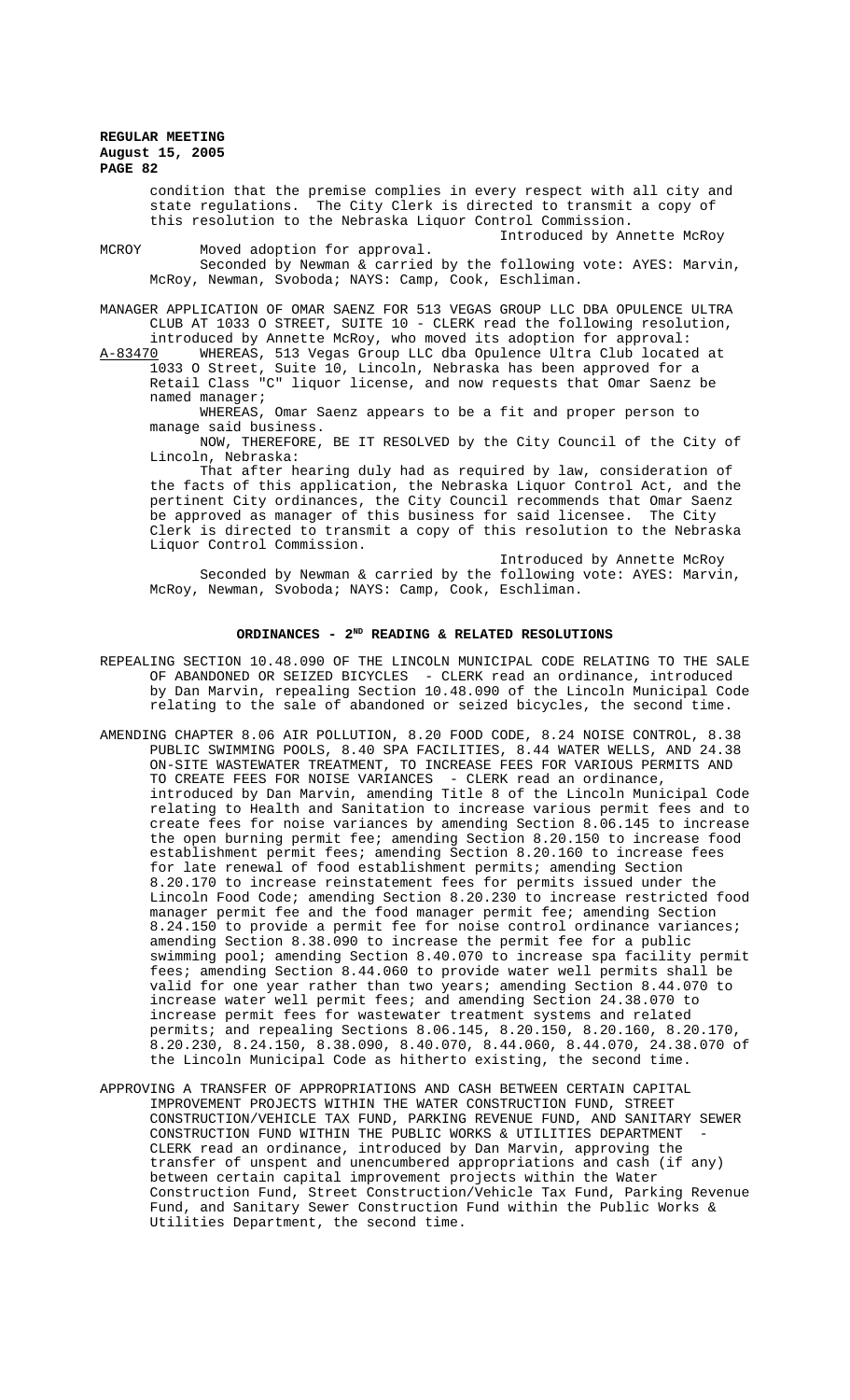- COMP. PLAN AMENDMENT 05013 AMENDING THE 2025 LINCOLN/LANCASTER COUNTY COMPREHENSIVE PLAN TO CHANGE THE LAND USE DESIGNATION FROM COMMERCIAL AND INDUSTRIAL TO URBAN RESIDENTIAL ON PROPERTY GENERALLY LOCATED ALONG HUMPHREY AVENUE BETWEEN N. 14TH AND N. 27TH STREETS. (RELATED ITEMS: 05R-190, 05-119, 05R-191, 05R-120).
- ANNEXATION 05009 AMENDING THE LINCOLN CORPORATE LIMITS MAP BY ANNEXING APPROXIMATELY 22 ACRES OF PROPERTY GENERALLY LOCATED NORTHWEST OF I-80 AND N. 27TH STREET. (RELATED ITEMS: 05R-190, 05-119, 05R-191, 05R-120) - CLERK read an ordinance, introduced by Dan Marvin, annexing and including the below described land as part of the City of Lincoln, Nebraska and amending the Corporate Limits Map attached to and made a part of Ordinance No. 18208, to reflect the extension of the corporate limits boundary of the City of Lincoln, Nebraska established and shown thereon, the second time.
- APPROVING THE STONE BRIDGE CREEK THE VILLAS CONDITIONAL ANNEXATION AND ZONING AGREEMENT BETWEEN THE CITY AND STONEBRIDGE CREEK, LLC RELATING TO THE ANNEXATION OF APPROXIMATELY 22 ACRES, GENERALLY LOCATED NORTHWEST OF THE I-80 AND NORTH 27TH STREET INTERCHANGE. (RELATED ITEMS: 05R-190, 05-119, 05R-191, 05R-120).
- CHANGE OF ZONE 04081 APPLICATION OF STONE BRIDGE CREEK LLC FOR A CHANGE OF ZONE FROM I-3 EMPLOYMENT CENTER DISTRICT TO R-3 RESIDENTIAL DISTRICT AND FROM AG AGRICULTURAL DISTRICT TO I-3 EMPLOYMENT DISTRICT ON PROPERTY GENERALLY LOCATED NORTHWEST OF I-80 AND N. 27TH STREET.(RELATED ITEMS: 05R-190, 05-119, 05R-191, 05R-120) - CLERK read an ordinance, introduced by Dan Marvin, amending the Lincoln Zoning District Maps attached to and made a part of Title 27 of the Lincoln Municipal Code, as provided by Section 27.05.020 of the Lincoln Municipal Code, by changing the boundaries of the districts established and shown hereon, the second time.
- CHANGE OF ZONE 04063 AMENDING CHAPTER 27.68 OF THE LINCOLN MUNICIPAL CODE, PERSONAL WIRELESS FACILITIES, TO DELETE THE REQUIREMENT FOR AN ADMINISTRATIVE PERMIT TO COLLOCATE ON EXISTING FACILITIES, TO CLARIFY HOW THE FALL ZONE IS MEASURED, AND TO DELETE THE DEFINITION OF "MODIFICATION" - CLERK read an ordinance, introduced by Dan Marvin, amending Chapter 27.68 of the Lincoln Municipal Code relating to Personal Wireless Facilities to by amending Section 27.68.020 to delete the definition of "modification"; amending Section 27.68.030 to delete the requirement for an administrative permit to co-locate on existing facilities; amending Section 27.68.110 to clarify how the fall zone is measured; and repealing Sections 27.68.020, 27.68.030, and 27.68.110 of the Lincoln Municipal Code as hitherto existing, the second time.
- STREET NAME CHANGE 05006 RENAMING BLAINE COURT AS BLAINE DRIVE GENERALLY LOCATED ON THE EAST SIDE OF ENTERPRISE DRIVE, 1/4 MILE NORTH OF FOLKWAYS BLVD. IN TABITHA NEW COMMUNITY - CLERK read an ordinance, introduced by Dan Marvin, changing the name of Blaine Court to Blaine Drive located on the east side of Enterprise Drive, 1/4 mile north of Folkways Boulevard in Tabitha New Community, as recommended by the Street Name Committee, the second time.

### **RESOLUTIONS**

APPEAL OF CINDY J. SWANSON FROM THE PLANNING COMMISSION DENIAL OF SPECIAL PERMIT NO. 05032 FOR AUTHORITY TO EXPAND A NON-CONFORMING USE TO ALLOW AN OUTDOOR BEER GARDEN AT THE LIBRARY LOUNGE AT 6891 A STREET, SUITE 200 - CLERK read the following resolution, introduced by Jonathan Cook, who moved its adoption for denial:

A-83471 WHEREAS, Cynthia Swanson has submitted an application designated as Special Permit No. 05032 for expansion of a non-conforming use to allow an outdoor beer garden on property located at The Library Lounge at 6891 A Street, Suite 200, and legally described as follows: Lot 4, except the north 190 feet of the east 190 feet thereof, Block 1, Huntington First Addition, Lincoln, Lancaster County, Nebraska; WHEREAS, the Lincoln City-Lancaster County Planning Commission

held a public hearing on July 6, 2005 and denied Special Permit No. 05032; and

WHEREAS, Cynthia Swanson has appealed the action of the Lincoln City-Lancaster County Planning Commission's denial of Special Permit No. 05032; and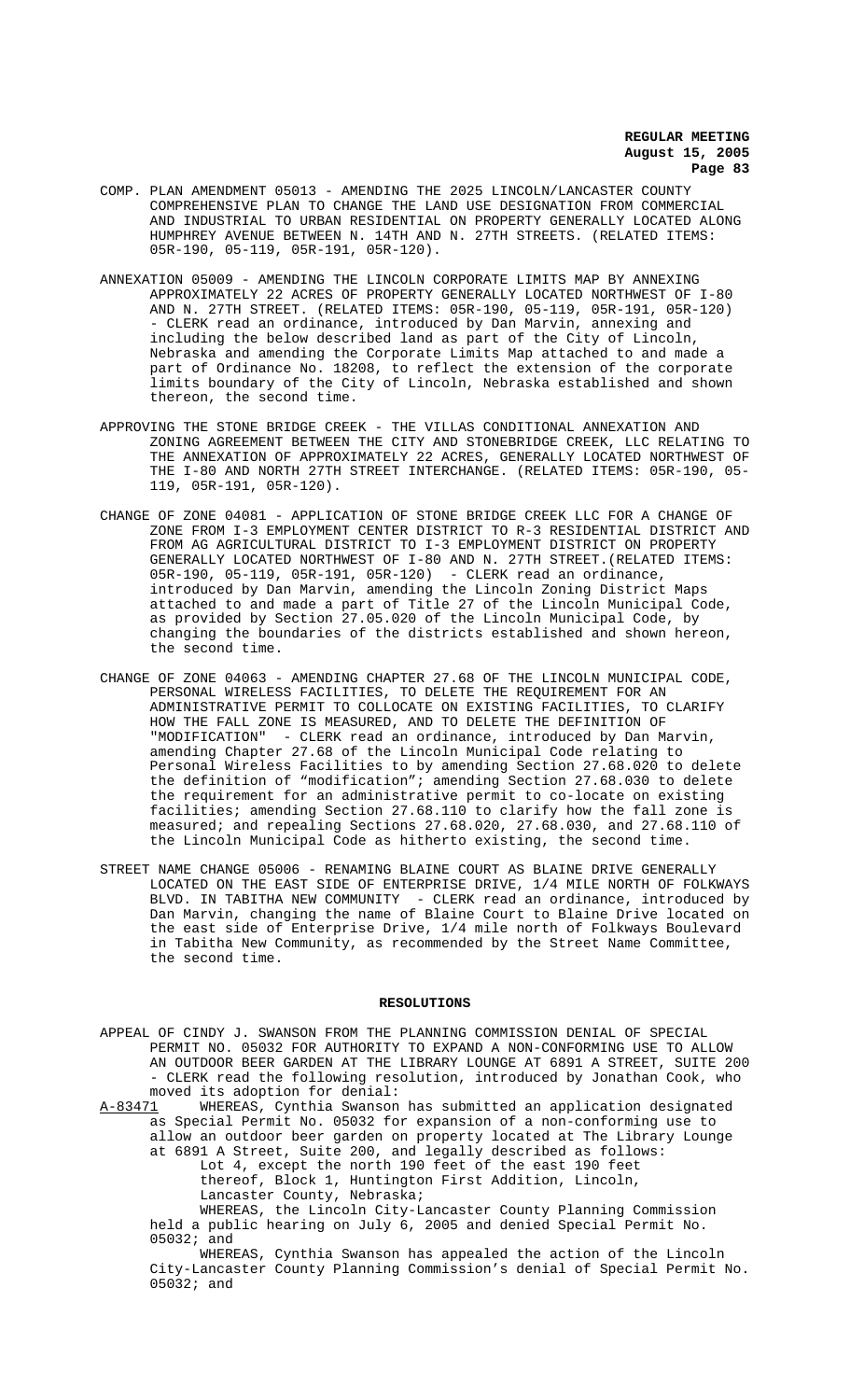WHEREAS, said application and site plan hereinafter set forth are not consistent with the intent and purpose of Title 27 of the Lincoln Municipal Code to promote the public health, safety, and general welfare; and

WHEREAS, the final action of the Lincoln City-Lancaster County Planning Commission denying Special Permit No. 05032 should be affirmed. NOW, THEREFORE, BE IT RESOLVED by the City Council of the City of Lincoln, Nebraska:

That the Lincoln City-Lancaster County Planning Commission denial of Special Permit No. 05032 be and the same is hereby affirmed.

Introduced by Jonathan Cook

Seconded by Marvin & carried by the following vote: AYES: Camp, Cook, Eschliman, Marvin, Svoboda; NAYS: McRoy, Newman.

MISC. 05012 - APPLICATION OF DEVELOPMENTAL SERVICES OF NEBRASKA, INC. TO ALLOW A GROUP HOME IN THE R-1 RESIDENTIAL DISTRICT TO LOCATE WITHIN THE REQUIRED ½ MILE SEPARATION FROM ANOTHER GROUP HOME, ON PROPERTY GENERALLY LOCATED AT 4000 LINDSEY CIRCLE - CLERK read the following resolution, introduced by Jon Camp, who moved its adoption:

A-83472 WHEREAS, Developmental Service of Nebraska, hereinafter DSN, presently operates a facility housing three developmentally disabled persons at 4000 Lindsey Circle as a State certified community based waiver setting; and

WHEREAS, DSN desires to house one additional disabled person at 4000 Lindsey Circle; and

WHEREAS, the additional occupancy will cause the facility to be classified as a group home rather than a single-family dwelling under the City of Lincoln Zoning Code; and

WHEREAS, the facility at 4000 Lindsey Circle is located in the R-1 Residential District; and

WHEREAS, the use regulations in the R-1 Residential District allow group homes as a permitted conditional use provided that the distance between the proposed group home and an existing group home measured from lot line to lot line, is not less than one-half mile; and'

WHEREAS, a group home presently exists at 3800 N.W. 50th Street and is located approximately 1,560 feet from the proposed group home at 4000 Lindsey Circle rather than the required one-half mile; and

WHEREAS, DSN, pursuant to Lincoln Municipal Code Chapter 1.28, has requested reasonable accommodation from Lincoln Municipal Code § 27.11.030(b)(2) that prohibits DSN from operating a group home at 4000 Lindsey Circle because the group home located at 3800 N.W. 50th Street is within one-half mile in order to allow DSN to increase the number of persons with developmental disabilities it is currently serving at 4000 Lindsey Circle from three residents to four residents; and

WHEREAS, the Lincoln City-Lancaster County Planning Commission has held a public hearing on the application and has recommended approval of the requested accommodation; and

WHEREAS, the City Council finds that (1) the facility at 4000 Lindsey Circle will be used by an individual or a group of individuals considered disabled; (2) that the accommodation requested is necessary to make 4000 Lindsey Circle available to the individual or group of individuals with a disability; (3) that there are no alternative reasonable accommodations available that would provide an equivalent level of benefit; (4) that the request for reasonable accommodation would not impose an undue financial or administrative burden on the City; and(5) that the grant of the requested reasonable accommodation and use of 4000 Lindsey Circle as a group home would be consistent with the Comprehensive Plan, Land Use Designation, for 4000 Lindsey Circle and with the general purpose intent of the R-1 Residential District in which 4000 Lindsey Circle is located.

NOW, THEREFORE, BE IT RESOLVED by the City Council of the City of Lincoln, Nebraska:

That the request of DSN for a reasonable accommodation to waive the requirement of Lincoln Municipal Code  $\S$  27.11.030(b)(2) to allow a group home to be located at 4000 Lindsey Circle is hereby granted subject to the condition that the occupancy of this group home will not exceed four disabled persons.

Introduced by Jon Camp Seconded by McRoy & carried by the following vote: AYES: Camp, Eschliman, Marvin, McRoy, Newman, Svoboda; NAYS: Cook.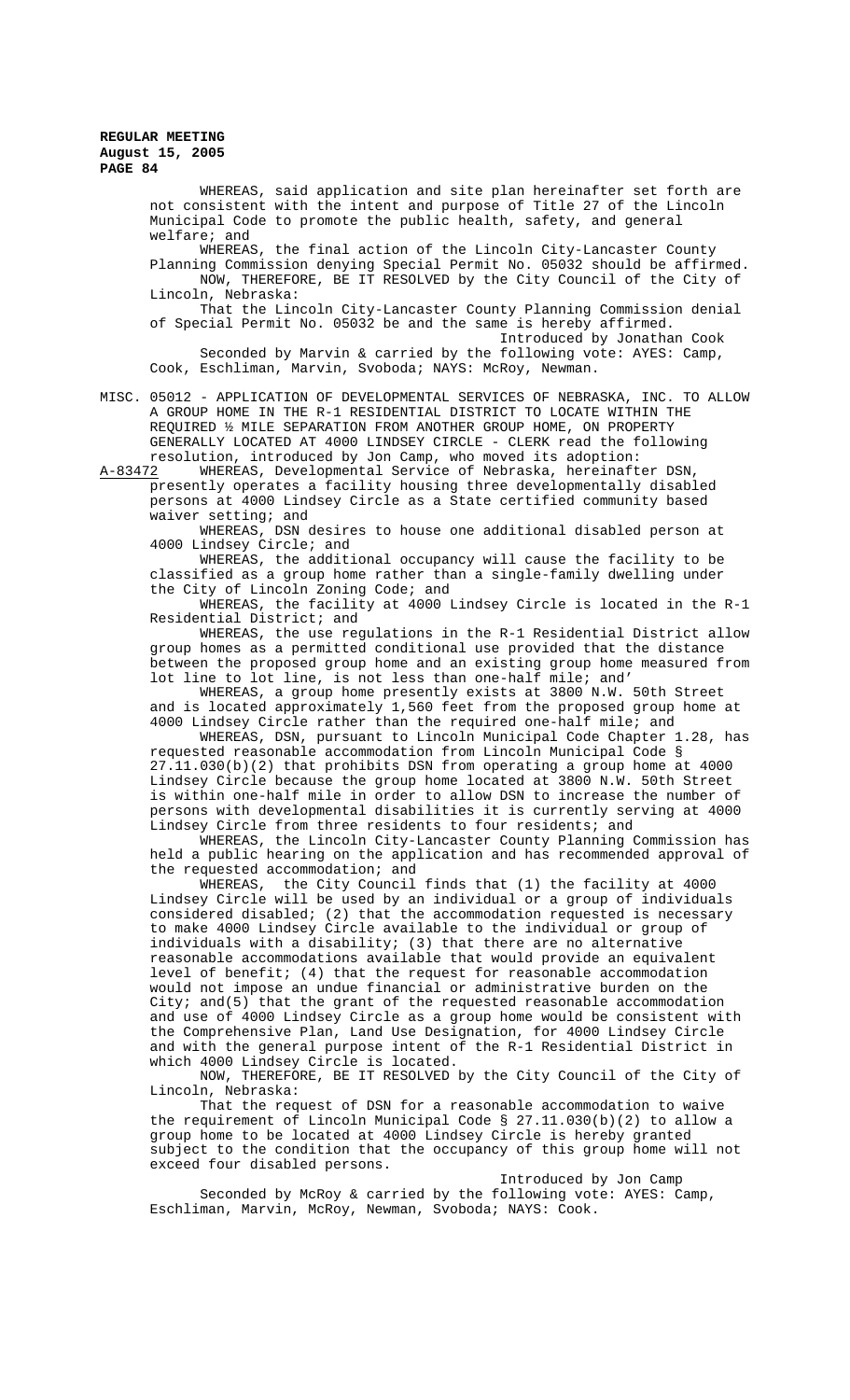APPROVING THE CITY OF LINCOLN FEDERAL TRANSIT AUTHORITY PROGRAM FOR DRUG AND ALCOHOL TESTING FOR MASS TRANSIT WORKERS IN SAFETY SENSITIVE FUNCTIONS - CLERK read the following resolution, introduced by Jonathan Cook, who moved its adoption:

A-83473 WHEREAS, the City of Lincoln desires to adopt a policy to establish guidelines to maintain a drug- and alcohol-free workplace in compliance with the Drug-Free Workplace Act of 1988 and the Omnibus Transportation Employee Testing Act of 1991; and

WHEREAS, the City desires to comply with all applicable Federal regulations governing workplace anti-drug and alcohol programs in the transit industry including the Federal Transit Administration (FTA) of the U.S. Department of Transportation regulations published in 49 C.F.R. § 655, as amended, that mandates urine drug testing and breath alcohol testing for safety-sensitive positions, and prohibits performance of safety-sensitive functions when there is a positive test result, and the regulations published in 49 C.R.R. § 40, as amended, that sets standards for the collection and testing of urine and breath specimens; and

WHEREAS, the City also intends its policy to comply with the applicable requirements of the Drug-Free Workplace Act of 1988, the Americans With Disabilities Act and the Family Medical Leave Act. NOW, THEREFORE, BE IT RESOLVED by the City Council of the City of Lincoln, Nebraska:

That the City of Lincoln Federal Transit Authority (FTA) Drug/Alcohol Testing Program and Policy which is attached hereto as Exhibit "A" is hereby accepted and approved by the City Council of the City of Lincoln, Nebraska as the governing body of the City of Lincoln. BE IT FURTHER RESOLVED that a copy of this Resolution and the Federal Transit Authority (FTA) Drug/Alcohol Testing Program and Policy attached hereto be submitted to Pat Kant in the City/County Personnel Department for notice and dissemination to all affected employees as required by the federal regulations.

Introduced by Jonathan Cook Seconded by Marvin & carried by the following vote: AYES: Camp, Cook, Eschliman, Marvin, McRoy, Newman, Svoboda; NAYS: None.

APPOINTING KEVIN FLORES TO THE CITY PERSONNEL BOARD FOR A FIVE YEAR TERM EXPIRING JUNE 22, 2010 - CLERK read the following resolution, introduced by Dan Marvin, who moved its adoption:<br>A-83474 BE IT RESOLVED by the City Counc

BE IT RESOLVED by the City Council of the City of Lincoln, Nebraska:

That the appointment of Kevin Flores to the City Personnel Board for a five-year term expiring June 22, 2010 is hereby approved. Introduced by Dan Marvin

Seconded by Eschliman & carried by the following vote: AYES: Camp, Cook, Eschliman, Marvin, McRoy, Newman, Svoboda; NAYS: None.

AUTHORIZING THE USE OF THE PUBLIC RIGHT-OF-WAY BY SPEEDWAY PROPERTIES FOR THE INSTALLATION OF A LEVEL SIDEWALK TO PROVIDE HANDICAP ACCESS AT 737 P STREET - CLERK read the following resolution, introduced by Dan Marvin,

who moved its adoption:<br>A-83475 WHEREAS, Speedway WHEREAS, Speedway Properties has submitted an application for a permit to use the public right-of-way on property generally located at 7th and P Streets, for installation of a level sidewalk to provide handicap access to the building at 737 P Street; and

WHEREAS, said applicant has submitted a letter of application and a site plan which are attached hereto, marked as Exhibit "A" and Exhibit "B" respectively, and made a part of this resolution by reference, to use the public right-of-way as above described; and

WHEREAS, said applicant has complied with all of the provisions of Chapter 14.54 of the Lincoln Municipal Code pertaining to such use. NOW, THEREFORE, BE IT RESOLVED by the City Council of the City of Lincoln, Nebraska:

That the application aforesaid of Speedway Properties to use the public right-of-way at 737 P Street for the purpose of constructing a level sidewalk to provide handicap access to the building, be granted as a privilege only by virtue of and subject to strict compliance with the site plan, the letter of application, and the following terms and

conditions: That the permission herein granted is granted as a privilege only, and is subject to all the terms and conditions of Chapter 14.54 of the Lincoln Municipal Code including those provisions relating to the posting of a continuing bond in the amount of \$5,000, the filing of a certificate of insurance with a minimum combined single limit of \$500,000.00 aggregate for any one occurrence, and the payment of the annual fee for the use of the surface of the public right-of-way fixed at ten percent of the square foot value of the lot directly abutting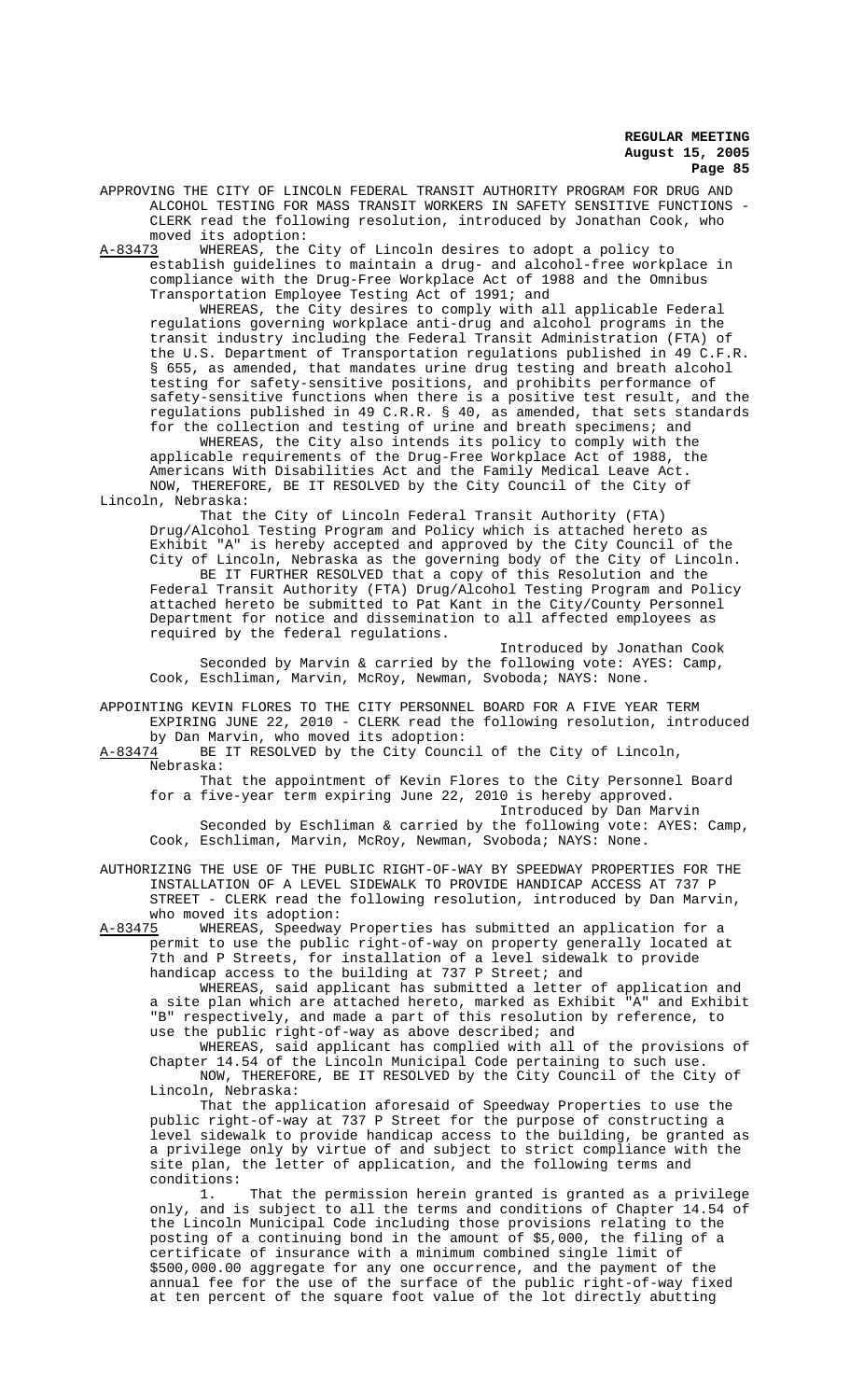such use multiplied by the square footage of the use of the space. 2. That said use shall be in full accordance with the aforesaid application, the revised site plan approved by the Director of Public Works & Utilities, and with all applicable City ordinances and regulations.<br>3.

That the applicant, its heirs, successors or assigns shall save and keep the City free and harmless from any and all loss or damages or claims for damages arising from or out of the use of the public way requested herein.<br>4. That all work do:

That all work done under the authority of this resolution shall be subject to the inspection and approval of the Director of Public Works and Utilities of the City of Lincoln.<br>5. That the use of the public way herein

That the use of the public way herein granted and the terms and conditions of this resolution shall be binding and obligatory upon the above-named applicant, and its heirs, successors and assigns.

6. That within thirty (30) days from the adoption of this resolution, and before commencing any construction under the provisions hereof, the above-named applicant shall file an unqualified written acceptance of all the terms and conditions of this resolution with the City Clerk. Failure to do so will be considered a rejection hereof and all privileges and authorities hereunder granted shall thereupon automatically terminate.

Introduced by Dan Marvin Seconded by Newman & carried by the following vote: AYES: Camp, Cook, Eschliman, Marvin, McRoy, Newman, Svoboda; NAYS: None.

APPOINTING LARRY ANDERSON TO THE GOVERNMENT ACCESS AND INFORMATION COMMITTEE TO FILL AN UNEXPIRED THREE-YEAR TERM EXPIRING AUGUST 17, 2006- CLERK read the following resolution, introduced by Dan Marvin, who moved its adoption:<br>A-83476 BE

BE IT RESOLVED by the City Council of the City of Lincoln, Nebraska:

That the appointment of Larry Anderson to the Government Access and Information Committee for a three-year term expiring August 17, 2006 is hereby approved.

Introduced by Dan Marvin Seconded by Eschliman & carried by the following vote: AYES: Camp, Cook, Eschliman, Marvin, McRoy, Newman, Svoboda; NAYS: None.

REAPPOINTING JAMES LAMPHERE TO THE GOVERNMENT ACCESS AND INFORMATION COMMITTEE FOR A TWO-YEAR TERM EXPIRING JANUARY 1, 2007- CLERK read the following resolution, introduced by Dan Marvin, who moved its adoption:

A-83477 BE IT RESOLVED by the City Council of the City of Lincoln, Nebraska:

That the reappointment of James Lamphere to the Government Access and Information Committee for a two-year term expiring January 1, 2007 is hereby approved.

Introduced by Dan Marvin Seconded by Newman & carried by the following vote: AYES: Camp, Cook, Eschliman, Marvin, McRoy, Newman, Svoboda; NAYS: None.

ACCEPTING THE REPORT OF NEW AND PENDING CLAIMS AGAINST THE CITY AND APPROVING DISPOSITION OF CLAIMS SET FORTH FOR THE PERIOD OF JULY 16 - 31, 2005 - PRIOR to reading:

COOK Moved to amend Bill No. 05R-194 in the following manner: On line 12, the claim of Mark Sullivan has been allowed in the amount of \$374.50; on line 13, the claim of Stacy Stoll has been settled in the amount of \$1,748.79; on line 14, the claim of Chriss Knippel has been settled in the amount of \$4,948,24.

Seconded by McRoy & carried by the following vote: AYES: Camp, Cook, Eschliman, Marvin, McRoy, Newman, Svoboda; NAYS: None.

CLERK Read the following resolution, introduced by Dan Marvin, who moved its adoption as amended:<br>A-83478 BE IT RESOLVED by

BE IT RESOLVED by the City Council of the City of Lincoln, Nebraska:

That the claims listed in the attached report, marked as Exhibit "A", dated August 1, 2005, of various new and pending tort claims filed against the City of Lincoln with the Office of the City Attorney or the Office of the City Clerk, as well as claims which have been disposed of, are hereby received as required by <u>Neb. Rev. Stat.</u> § 13-905 (Reissue 1997). The dispositions of claims by the Office of the City Attorney, as shown by the attached report, are hereby approved: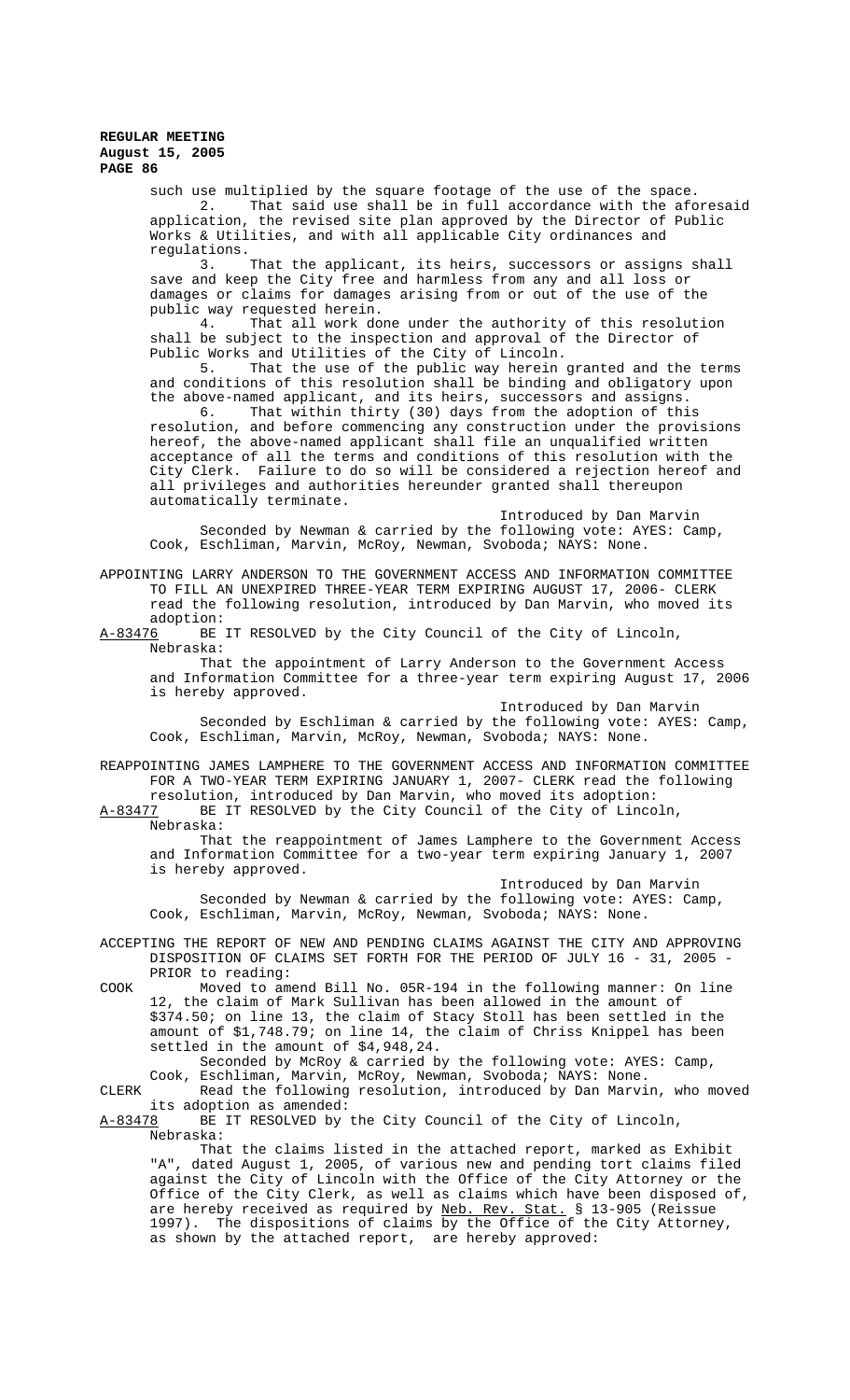| DENIED                       |      | ALLOWED OR SETTLED                       |          |                     |
|------------------------------|------|------------------------------------------|----------|---------------------|
| Brittany Shanks/Ricky Shanks | NAS* | Russ Ninemire                            |          | 293.48              |
| Ron Krejci                   | NAS* | Greg Smith<br>Mark Sullivan              | 374.50   | 195.00<br>174.50    |
|                              |      | Stacy Stoll                              | 1,748.79 | <del>1,478.24</del> |
|                              |      | Chris Knippel                            | 4,948.24 | <del>4,651.77</del> |
|                              |      | Jeanette Harris                          |          | 4,822.00            |
|                              |      | American Family Insurance Group 1,655.89 |          |                     |

\* No Amount Specified The City Attorney is hereby directed to mail to the various claimants listed herein a copy of this resolution which shows the final disposition of their claim.

Introduced by Dan Marvin Seconded by Eschliman & carried by the following vote: AYES: Camp, Cook, Eschliman, Marvin, McRoy, Newman, Svoboda; NAYS: None.

APPROVING THE HEARTLAND OPTICAL REDEVELOPMENT AGREEMENT AND RIGHT OF ENTRY AGREEMENT BETWEEN THE CITY AND HEARTLAND OPTICAL, INC. FOR NEW CONSTRUCTION AND IMPROVEMENTS FOR COMMERCIAL/RETAIL USE AT 1010 N. 27TH STREET WITHIN THE N. 27TH STREET CORRIDOR AND ENVIRONS REDEVELOPMENT PLAN- CLERK read the following resolution, introduced by Dan Marvin, who moved its adoption:<br>A-83479 WHEREAS, the

WHEREAS, the City Council, on June 19, 2000, adopted Resolution No. A-80238 finding an area generally bounded by "N" Street on the south; the viaduct over the Burlington Northern Santa Fe right-of-way, parallel to Cornhusker Highway on the north; 23rd Street on the west; and 31st Street on the east to be blighted and substandard as defined in the Nebraska Community Development Law (Neb. Rev. Stat. § 18-2101, et seq. as amended) and in need of redevelopment; and

WHEREAS, on August 23, 2002 notice of public hearing was mailed, postage prepaid, to the president or chairperson of the governing body of each county, school district, community college, educational service unit, and natural resource district in which the real property subject to such plan is located and whose property tax receipts would be directly affected and to all registered neighborhood associations located in whole or in part within one mile radius of the area to be redeveloped setting forth the time, date, place, and purpose, of the public hearing to be held on September 4, 2002 before the Lincoln City - Lancaster County Planning Commission regarding the North 27th Street Redevelopment Plan; and

WHEREAS, said proposed North 27th Street Redevelopment Plan was submitted to the Lincoln-Lancaster County Planning Commission for review and recommendation, and said Planning Commission on October 2, 2002 found the plan to be in conformance with the Comprehensive Plan and recommended approval thereof; and

WHEREAS, on October 18, 2002 a notice of public hearing was mailed, postage prepaid, to the foregoing governing bodies and registered neighborhood associations setting forth the time, date, place, and purpose of the public hearing before the City Council to be held on October 28, 2002 regarding the proposed North 27th Street Redevelopment Plan; and

WHEREAS, on October 11, 2002 and October 18, 2002 a notice of public hearing was published in the Lincoln Journal Star newspaper, setting forth the time, date, place, and purpose of the public hearing to be held on October 28, 2002 regarding the proposed North 27th Street Redevelopment Plan; and

WHEREAS, on October 28, 2002 in the City Council Chambers of the County City Building, 555 South 10th Street, Lincoln, Nebraska, the City Council held a public hearing relating to the proposed North 27th Street Redevelopment Plan and all interested parties were afforded at such public hearing a reasonable opportunity to express their views respecting said proposed plan; and

WHEREAS, the City Council after the hearing on October 28, 2002 duly considered all statements made and materials submitted relating to said Redevelopment Plan and specifically found among other things that the costs and benefits of the Redevelopment Projects, including costs and benefits to other affected political subdivisions, the economy of the community, and the demand for public and private services were in the long-term best interest of the community impacted by the same.

WHEREAS, The City Council directed that the Urban Development Director or his authorized representative to take all steps necessary to implement the provisions of said Redevelopment Plan; and

WHEREAS, the City Council on June 2, 2003, adopted Resolution A-82119 providing amendments to the Plan in compliance with the Community Development Law, after notice and hearing as set forth therein including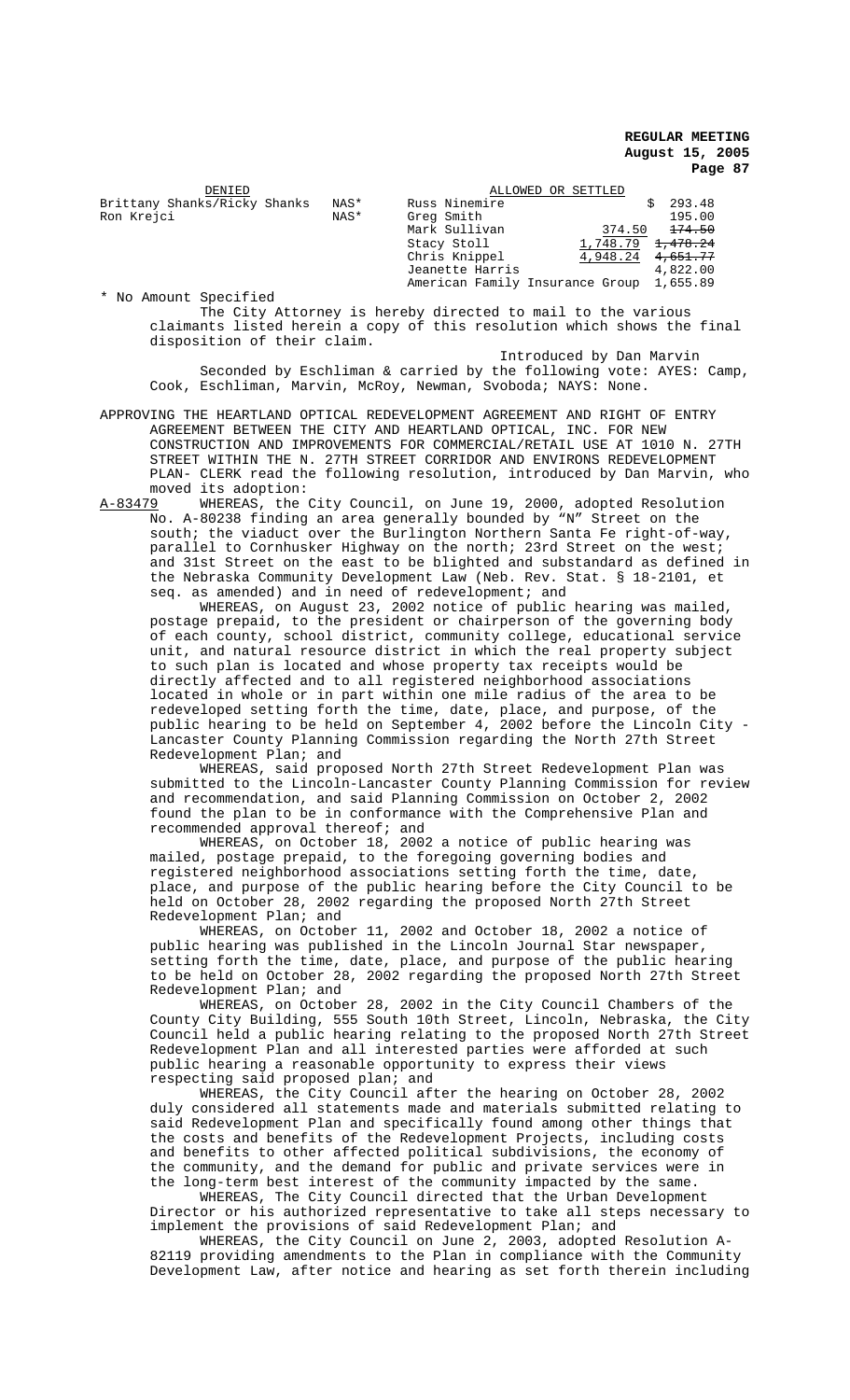approval of the Planning Commission for conformance with the Comprehensive Plan on April 30, 2003, said amendments providing for a commercial redevelopment project in the vicinity of 27th and Apple Streets; and

WHEREAS, the City advertised for and requested redevelopment proposals for the Redevelopment of the proposed 27th and Apple Commercial Redevelopment Site along North  $27<sup>th</sup>$  Street in the area near 650 N. 27th Street in July of 2004 (Spec. 04-192); and

WHEREAS, in August of 2004 the City selected Heartland Optical, Inc. as the redeveloper of record according to the Community Development Law; and

WHEREAS, the City Council on June 6, 2005 adopted Resolution A-83353 providing amendments to the Plan in compliance with the Community Development Law, after notice and hearing as set forth therein, including approval of the Planning Commission for conformance with the Comprehensive Plan on April 27, 2005, said Amendments further revising the 27th and Apple Commercial Redevelopment Project; and

WHEREAS, Heartland Optical, Inc. and the City have negotiated and are desirous of entering into the attached "Heartland Optical Redevelopment Agreement."

NOW, THEREFORE, BE IT RESOLVED by the City Council of the City of Lincoln, Nebraska and considering: (a) the tax shifts from the use of Community Improvement Financing as authorized in § 18-2147; (b) the community's public service needs impacts and local tax impacts arising from the approval of the project; (c) impacts on employers and employees of firms locating or expanding within the boundaries of the project area; (d) impacts on other employers and employees in the City and immediate area outside the project area; and (e) other impacts the City Council hereby determines to be relevant to the consideration of costs and benefits arising from the redevelopment project:

That the attached Heartland Optical Redevelopment Agreement between the City of Lincoln and Heartland Optical, Inc. for the redevelopment of the 27th and Apple Commercial Redevelopment Project, in accordance with the terms and conditions contained in said Agreement, is hereby approved and the Mayor is authorized to execute the same on

behalf of the City of Lincoln.<br>2. The City Clerk is The City Clerk is directed to return one fully executed copy of the Agreement to Heartland Optical, Inc. and one copy to the Urban Development Department.

Introduced by Dan Marvin Seconded by Newman & carried by the following vote: AYES: Camp, Cook, Eschliman, Marvin, McRoy, Newman, Svoboda; NAYS: None.

APPROVING AN AMENDMENT TO SECTION 6, ANNUAL FEES, OF THE LINCOLN-LANCASTER COUNTY AIR POLLUTION CONTROL REGULATIONS AND STANDARDS TO REVISE THE ASBESTOS REMOVAL FEES - CLERK read the following resolution, introduced by Dan Marvin, who moved its adoption:

A-83480 A RESOLUTION amending the Lincoln-Lancaster County Air Pollution Control Program.

WHEREAS, the City of Lincoln and County of Lancaster entered into an Interlocal Agreement by Resolution No. A-75819 dated November 15, 1993, which adopted the Lincoln-Lancaster County Air Pollution Program; and

WHEREAS, the Lincoln-Lancaster County Health Department has proposed changes to the Air Pollution Program to amend Article 1, Section 6, to amend the notification fee for a National Emission Standards for Hazardous Air Pollutants (NESHAPS) asbestos project.

NOW, THEREFORE, BE IT RESOLVED by the City Council of the City of Lincoln, Nebraska:<br>1. That t

That the Amendments to the Lincoln-Lancaster County Air Control Program Regulations and Standards as set out above which are attached hereto marked as Attachment "A" are hereby approved.

2. The City Clerk is directed to send a copy of this Resolution along with the attached Amendments (Attachment "A") to Trish Owen of the Lancaster County Clerk's Office, for filing with the County.

Introduced by Dan Marvin

Seconded by Newman & carried by the following vote: AYES: Camp, Cook, Eschliman, Marvin, McRoy, Newman, Svoboda; NAYS: None.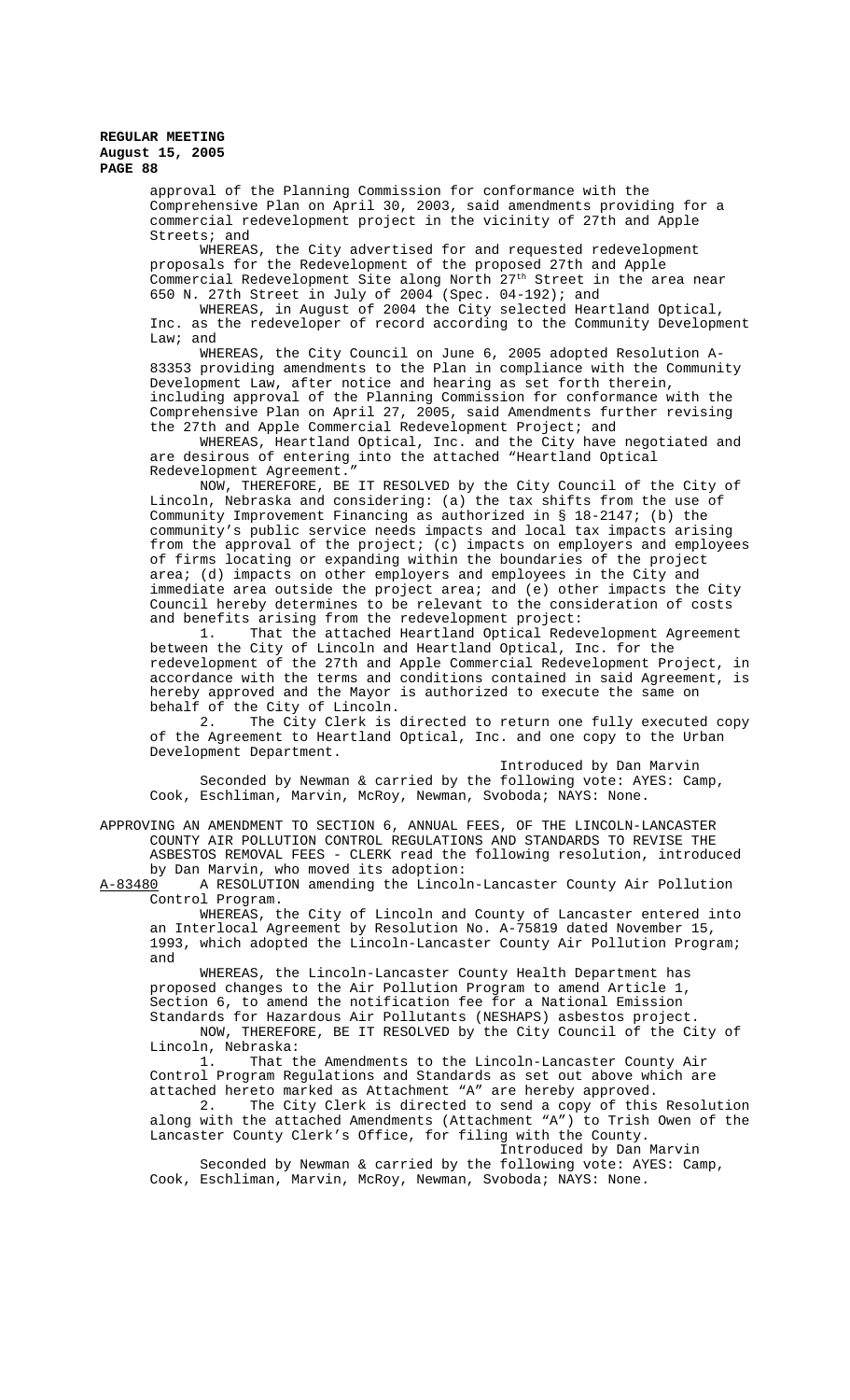SETTING THE HEARING DATE OF MONDAY, AUGUST 29, 2005 AT 5:30 P.M. FOR APP. OF SRS, INC. DBA ARNOLD'S FOR AN ADDITION TO PREMISE LOCATED AT 6113 HAVELOCK AVENUE- CLERK read the following resolution, introduced by Annette McRoy, who moved its adoption:

A-83481 BE IT RESOLVED by the City Council, of the City of Lincoln, that a hearing date is hereby set for Monday, August 29, 2005 at 5:30 p.m. or as soon thereafter as possible in the City Council Chambers, County-City Building, 555 S. 10<sup>th</sup> St., Lincoln, NE, for the Application of SRS, Inc. dba Arnold's for an outside addition to licensed premise at 6113 Havelock Avenue.

If the Police Dept. is unable to complete the investigation by said time, a new hearing date will be set.

Introduced by Annette McRoy Seconded by Newman & carried by the following vote: AYES: Camp, Cook, Eschliman, Marvin, McRoy, Newman, Svoboda; NAYS: None.

SETTING THE HEARING DATE OF MONDAY, AUGUST 29, 2005 AT 5:30 P.M. FOR APP. OF 8TH STREET IRONWORKS, INC. DBA EIGHT STREET IRONWORKS FOR AN ADDITION TO PREMISE LOCATED AT 301 N. 8TH STREET- CLERK read the following resolution, introduced by Annette McRoy, who moved its adoption:

A-83482 BE IT RESOLVED by the City Council, of the City of Lincoln, that a hearing date is hereby set for Monday, August 29, 2005 at 5:30 p.m. or as soon thereafter as possible in the City Council Chambers, County-City Building, 555 S. 10<sup>th</sup> St., Lincoln, NE, for the Application of 8<sup>th</sup> Street Ironworks, Inc. dba Eight Street Ironworks for an outside addition to licensed premise at 301 N. 8<sup>th</sup> Street.

If the Police Dept. is unable to complete the investigation by said time, a new hearing date will be set.

Introduced by Annette McRoy Seconded by Newman & carried by the following vote: AYES: Camp, Cook, Eschliman, Marvin, McRoy, Newman, Svoboda; NAYS: None.

SETTING THE HEARING DATE OF MONDAY, AUGUST 29, 2005 AT 5:30 P.M. FOR APP. OF EXPO, INC. DBA IGUANA'S PUB FOR AN ADDITION TO PREMISE LOCATED AT 1426 O STREET- CLERK read the following resolution, introduced by Annette McRoy, who moved its adoption:

A-83483 BE IT RESOLVED by the City Council, of the City of Lincoln, that a hearing date is hereby set for Monday, August 29, 2005 at 5:30 p.m. or as soon thereafter as possible in the City Council Chambers, County-City Building, 555 S. 10<sup>th</sup> St., Lincoln, NE, for the Application of Expo, Inc. dba Iguana's Pub for an outside addition to licensed premise at 1426 O Street.

If the Police Dept. is unable to complete the investigation by said time, a new hearing date will be set.

Introduced by Annette McRoy Seconded by Newman & carried by the following vote: AYES: Camp, Cook, Eschliman, Marvin, McRoy, Newman, Svoboda; NAYS: None.

SETTING THE HEARING DATE OF MONDAY, AUGUST 29, 2005 AT 5:30 P.M. FOR MAN. APP. OF EDWARD J. LYNCH FOR THE NOODLE SHOP, CO. - COLORADO, INC. DBA NOODLES & COMPANY LOCATED AT 2801 PINE LAKE ROAD- CLERK read the following resolution, introduced by Annette McRoy, who moved its adoption:

A-83484 BE IT RESOLVED by the City Council, of the City of Lincoln, that a hearing date is hereby set for Monday, August 29, 2005 at 5:30 p.m. or as soon thereafter as possible in the City Council Chambers, County-City Building, 555 S. 10<sup>th</sup> St., Lincoln, NE, for the Manager Application of Edward J. Lynch for The Noodle Shop, Co. - Colorado, Inc. dba Noodles & Company located at 2801 Pine Lake Road.

If the Police Dept. is unable to complete the investigation by said time, a new hearing date will be set.

Introduced by Annette McRoy Seconded by Newman & carried by the following vote: AYES: Camp, Cook, Eschliman, Marvin, McRoy, Newman, Svoboda; NAYS: None.

#### **PETITIONS AND COMMUNICATIONS**

THE FOLLOWING HAVE BEEN REFERRED TO THE PLANNING DEPT.: Change of Zone 05050 - App. of Lincoln Sports Foundation for a change from AG to H-2 to allow a greater flexibility for the Abbott Sports Complex to expand its facility located at N. 70<sup>th</sup> Street and Arbor Road.

REPORT OF UNL MICROBIOLOGIST FOR WATER TESTING FOR THE MONTH OF JULY, 2005 -CLERK presented said report which was placed on file in the Office of the City Clerk. **(35-01)**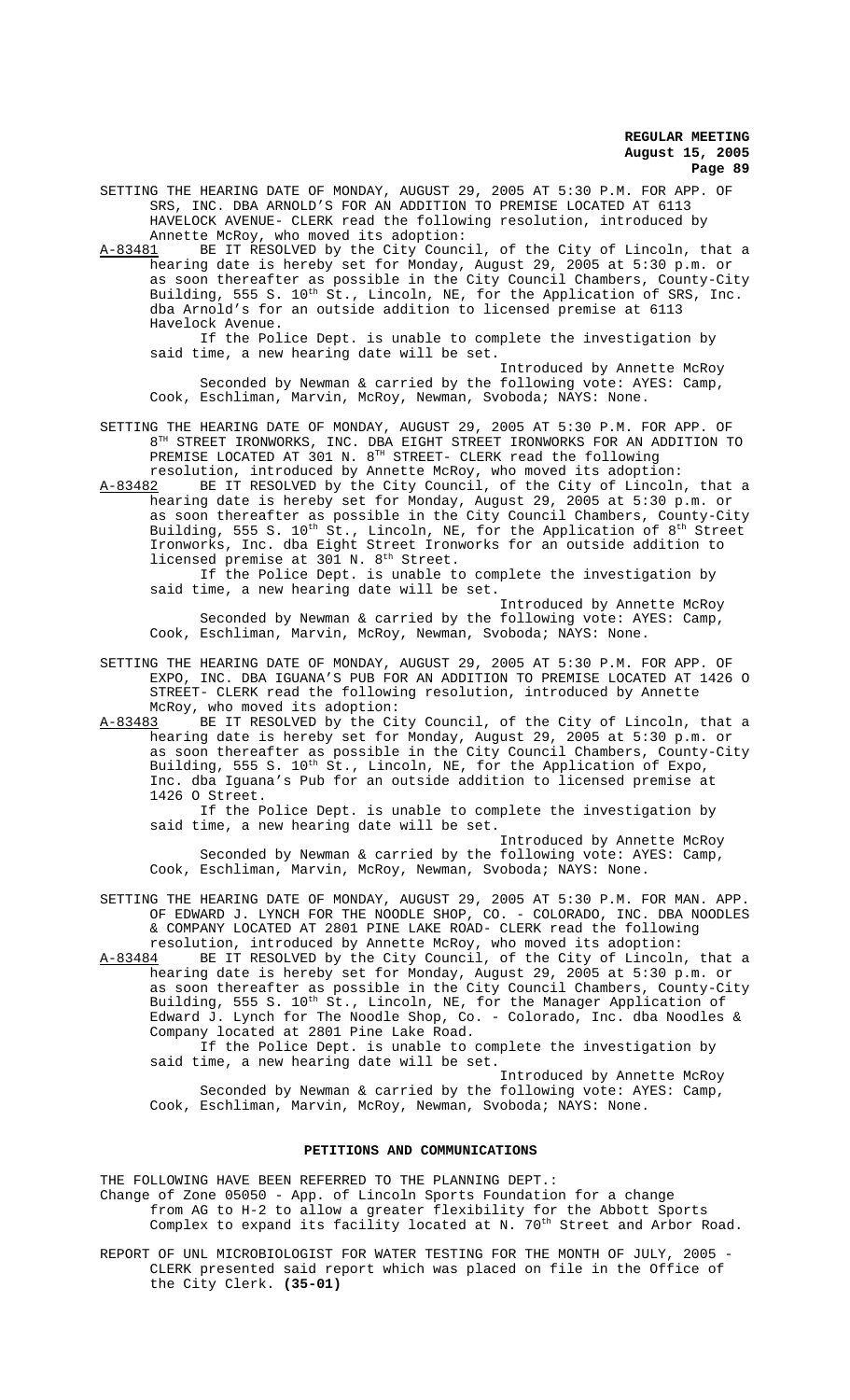#### **REPORTS OF CITY OFFICERS**

CLERK'S LETTER AND MAYOR'S APPROVAL OF RESOLUTIONS AND ORDINANCES PASSED BY THE CITY COUNCIL ON AUGUST 8, 2005 - CLERK presented said report which was placed on file in the Office of the City Clerk.

### ORDINANCES -  $1^{ST}$  READING & RELATED RESOLUTIONS

- APPROVING A MANAGEMENT AGREEMENT BETWEEN THE CITY AND SMG TO PROVIDE FOR MANAGEMENT, MARKETING, ENTERTAINMENT, ADMINISTRATION, AND PROCUREMENT SERVICES FOR PERSHING MUNICIPAL AUDITORIUM FOR A FOUR-YEAR PERIOD BEGINNING SEPTEMBER 1, 2005 - CLERK read an ordinance, introduced by Annette McRoy, WHEREAS, the City owns and holds Pershing Municipal Auditorium for the benefit of the citizens of the City of Lincoln, the first time.
- CHANGE OF ZONE 04060 APPLICATION OF LARRY COFFEY FOR A CHANGE OF ZONE FROM AG AGRICULTURAL DISTRICT TO H-3 HIGHWAY COMMERCIAL DISTRICT ON PROPERTY GENERALLY LOCATED AT THE NORTHWEST CORNER OF N.W. 48TH STREET AND HIGHWAY 34 - CLERK read an ordinance, introduced by Annette McRoy, mending the Lincoln Zoning District Maps attached to and made a part of Title 27 of the Lincoln Municipal Code as provided by Section 27.05.020 of the Lincoln Municipal Code, by changing the boundaries of the districts established and shown thereon, the first time.
- APPROVING THE DEVELOPMENT AND CONDITIONAL ZONING AGREEMENT BETWEEN THE CITY AND LARRY COFFEY FOR A CHANGE OF ZONE FROM AG AGRICULTURAL DISTRICT TO H-3 HIGHWAY COMMERCIAL DISTRICT TO EXPAND AN EXISTING CONVENIENCE SHOP GENERALLY LOCATED AT THE NORTHWEST CORNER OF N.W. 48TH STREET AND HIGHWAY 34.
- CHANGE OF ZONE 05051 APPLICATION OF STONE BRIDGE CREEK LLC FOR A CHANGE OF ZONE FROM AG AGRICULTURAL DISTRICT TO R-3 RESIDENTIAL DISTRICT AND R-5 RESIDENTIAL DISTRICT ON PROPERTY GENERALLY LOCATED AT N. 14TH STREET AND PENNSYLVANIA AVENUE - CLERK read an ordinance, introduced by Annette McRoy, amending the Lincoln Zoning District Maps attached to and made a part of Title 27 of the Lincoln Municipal Code, as provided by Section 27.05.020 of the Lincoln Municipal Code, by changing the boundaries of the districts established and shown thereon, the first time.
- AMENDING CHAPTER 1.28 OF THE LINCOLN MUNICIPAL CODE RELATING TO REASONABLE ACCOMMODATION TO MORE ACCURATELY STATE THE REQUIREMENTS OF THE ACTS, TO PROVIDE ADDITIONAL APPLICATION REQUIREMENTS, TO MODIFY THE REFERENCE TO SECTION 1.28.050, AND TO REVISE AND SUPPLEMENT THE FACTORS TO BE CONSIDERED IN MAKING A DETERMINATION - CLERK read an ordinance, introduced by Annette McRoy, amending Chapter 1.28 of the Lincoln Municipal Code relating to reasonable accommodation by amending Section 1.28.020 to more accurately state the requirements of the Acts regarding reasonable accommodation; amending Section 1.28.030 to provide additional application requirements; amending Section 1.28.040 to modify the reference to Section 1.28.050; amending Section 1.28.050 to revise and supplement the factors to be considered in making a determination regarding the request for reasonable accommodation; and repealing Sections 1.28.020, 1.28.030. 1.28.040, and 1.28.050 of the Lincoln Municipal Code as hitherto existing, the first time.
- AMENDING CHAPTER 9.44 OF THE LINCOLN MUNICIPAL CODE RELATING TO FIREWORKS TO ADD A REFERENCE TO SECTION 9.44.080, TO LIMIT THE HOURS OF SALE OF PERMISSIBLE FIREWORKS TO CORRESPOND WITH THE HOURS WHEN PERMISSIBLE FIREWORKS MAY BE USED, AND TO EXPRESSLY DEFINE THE HOURS AND DAYS WHEN PERMISSIBLE FIREWORKS MAY BE DISCHARGED, EXPLODED, OR USED - CLERK read an ordinance, introduced by Annette McRoy, amending Chapter 9.44 of the Lincoln Municipal Code relating to Fireworks by amending Section 9.44.030 to add a reference to Section 9.44.080; and amending Section 9.44.080 to limit the hours of sale of permissible fireworks to correspond with the hours when permissible fireworks may be used, and to expressly define the hours and days when permissible fireworks may be discharged, exploded, or used; and repealing Sections 9.44.030 and 9.44.080 of the Lincoln Municipal Code as hitherto existing, the first time.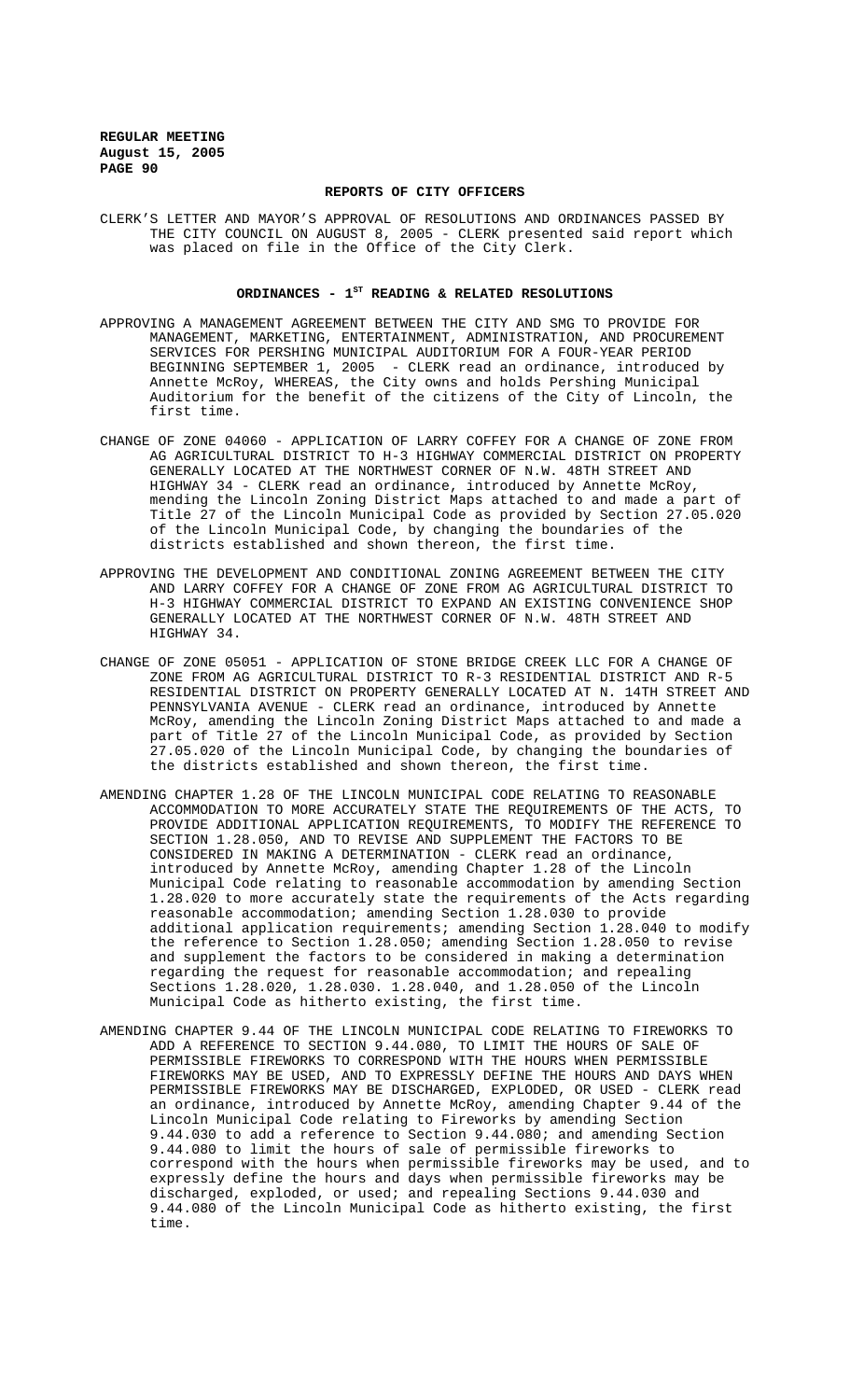# ORDINANCES - 3<sup>RD</sup> READING & RESOLUTIONS

APPROVING THE STARTRAN RATE SCHEDULE TO INCREASE THE STARTRAN FARE STRUCTURE - PRIOR to reading:<br>MARVIN Moved to am

Moved to amend Bill No. 05R-182 in the following manner:

On page 2, line 2, delete the dollar amount of "\$3.00" and insert in lieu thereof the amount of  $$4.00$ ; on page 2, line 6, delete the dollar amount of "\$10.00" and insert in lieu thereof the amount of \$8.00.

Seconded by Cook & carried by the following vote: AYES: Camp, Cook, Eschliman, Marvin, McRoy, Newman, Svoboda; NAYS: None.

CLERK Read the following resolution, introduced by Robin Eschliman, who moved its adoption:<br>A-83485 WHEREAS, purs

A-83485 WHEREAS, pursuant to Section 2.38.100 of the Lincoln Municipal Code, the StarTran Advisory Board has made recommendations regarding increases in the StarTran Fare Structure; and

WHEREAS, the City Council, pursuant to said Code section, must review all recommendations and take final action thereon.

NOW, THEREFORE, BE IT RESOLVED by the City Council of the City of Lincoln, Nebraska:

 That the City Council, upon review of the recommendations of the StarTran Advisory Board, hereby accepts and adopts the following as the StarTran fare structure to increase the student cash fares and student ticket books:

| <b>FARE CATEGORY</b>                                                                                                                                                                                                                                                | <b>EXISTING FARE</b>                     | PROPOSED FARE                                                                                                                                                                                                                                                                                                       |
|---------------------------------------------------------------------------------------------------------------------------------------------------------------------------------------------------------------------------------------------------------------------|------------------------------------------|---------------------------------------------------------------------------------------------------------------------------------------------------------------------------------------------------------------------------------------------------------------------------------------------------------------------|
| Cash Fare                                                                                                                                                                                                                                                           | \$1.00                                   | \$1.25                                                                                                                                                                                                                                                                                                              |
| Ticket Book (20 rides)                                                                                                                                                                                                                                              | \$20.00                                  | \$23.00                                                                                                                                                                                                                                                                                                             |
| Go-For Less/Senior Cash Fare                                                                                                                                                                                                                                        | \$0.50                                   | \$0.60                                                                                                                                                                                                                                                                                                              |
| Go-For-Less/Senior Punch<br>Card (20 rides)                                                                                                                                                                                                                         | \$10.00                                  | \$12.00                                                                                                                                                                                                                                                                                                             |
| HandiVan/Brokerage Cash Fare                                                                                                                                                                                                                                        | \$2.00                                   | \$2.50                                                                                                                                                                                                                                                                                                              |
| HandiVan/Brokerage Ticket<br>Book (20 rides)                                                                                                                                                                                                                        | \$40.00                                  | \$46.00                                                                                                                                                                                                                                                                                                             |
| Passports - Monthly                                                                                                                                                                                                                                                 | \$30.00                                  | \$35.00                                                                                                                                                                                                                                                                                                             |
| HandiVan/Brokerage<br>Passports - Monthly                                                                                                                                                                                                                           | \$60.00                                  | \$70.00                                                                                                                                                                                                                                                                                                             |
| Child (4 and Under)                                                                                                                                                                                                                                                 | FREE                                     | No Change                                                                                                                                                                                                                                                                                                           |
| Star Shuttle/Downtown Zone                                                                                                                                                                                                                                          | \$0.25                                   | \$0.30                                                                                                                                                                                                                                                                                                              |
| Transfers                                                                                                                                                                                                                                                           | FREE                                     | No Change                                                                                                                                                                                                                                                                                                           |
| Ride 'N' Shop                                                                                                                                                                                                                                                       | Free to Public                           | \$20.00<br>\$25.00                                                                                                                                                                                                                                                                                                  |
| Holiday Light Tour Paid in Advance \$2.00                                                                                                                                                                                                                           |                                          | $\frac{1}{2}$ $\frac{1}{2}$ $\frac{1}{2}$ $\frac{1}{2}$ $\frac{1}{2}$ $\frac{1}{2}$ $\frac{1}{2}$ $\frac{1}{2}$ $\frac{1}{2}$ $\frac{1}{2}$ $\frac{1}{2}$ $\frac{1}{2}$ $\frac{1}{2}$ $\frac{1}{2}$ $\frac{1}{2}$ $\frac{1}{2}$ $\frac{1}{2}$ $\frac{1}{2}$ $\frac{1}{2}$ $\frac{1}{2}$ $\frac{1}{2}$ $\frac{1}{2}$ |
| Big Red Express                                                                                                                                                                                                                                                     | Adult - $$3.00$<br>12 & under \$1.00     | Adult - $$4.00$<br>No Change                                                                                                                                                                                                                                                                                        |
| HandiVan /Brokerage Cash<br>Fare $(7p.m.-10p.m.)$                                                                                                                                                                                                                   | \$2.00                                   | $$10.00$ \$8.00                                                                                                                                                                                                                                                                                                     |
| "Ride for Five" Low-Income<br>Passport-Monthly                                                                                                                                                                                                                      | \$5.00                                   | No Change                                                                                                                                                                                                                                                                                                           |
| "Ride for Five" HandiVan Low-<br>Income Passport-Monthly<br>BE IT FURTHER RESOLVED that the fare structure set forth above<br>shall become effective on September 1, 2005, and upon that date<br>Resolution No. A-81046 relating to fares shall be superseded.<br>. | \$10.00<br>Introduced by Robin Eschliman | No Change                                                                                                                                                                                                                                                                                                           |

Seconded by Marvin & carried by the following vote: AYES: Camp, Cook, Eschliman, Marvin, McRoy, Newman, Svoboda; NAYS: None.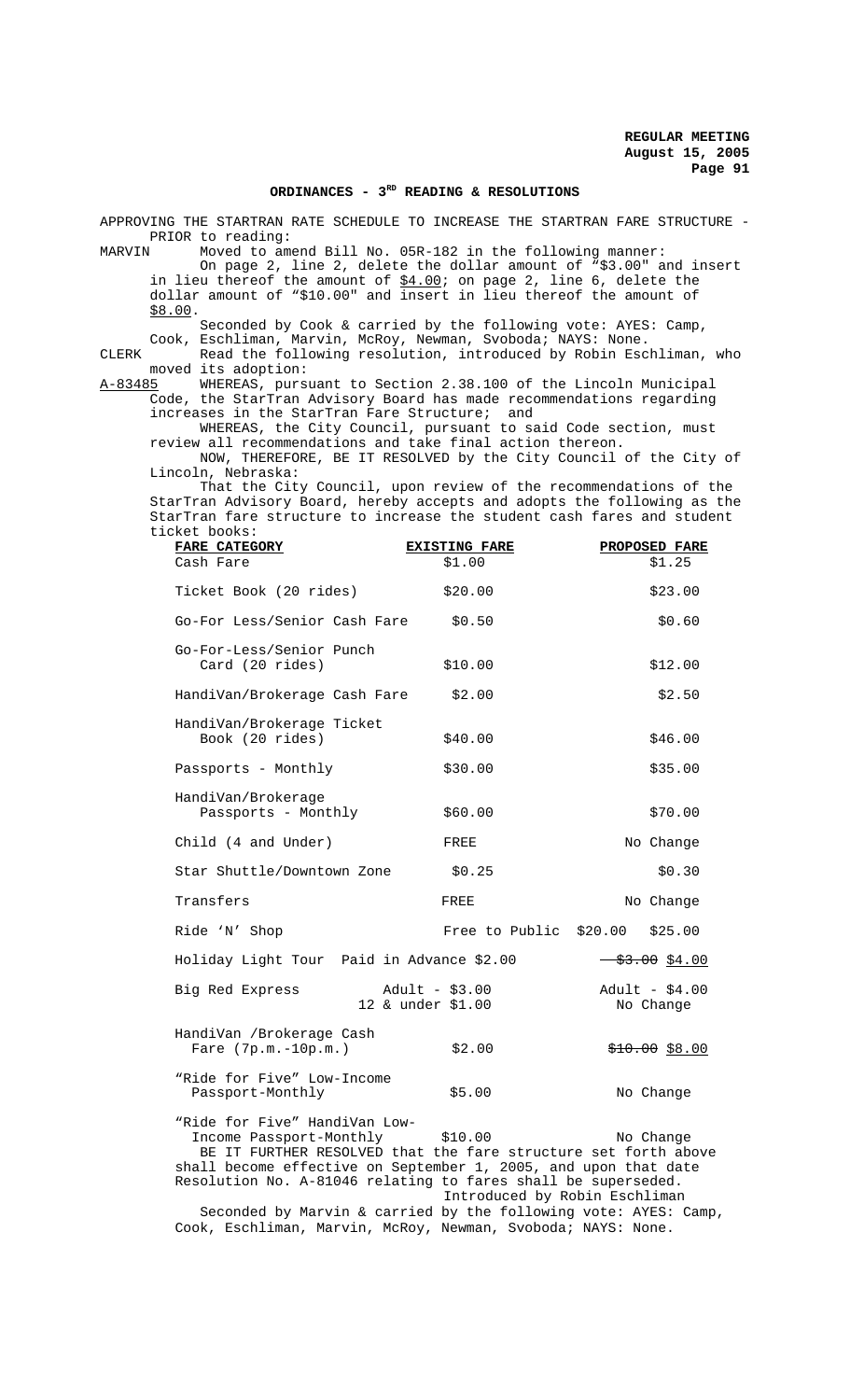CHANGE OF ZONE 05011 - APPLICATION OF PINE LAKE DEVELOPMENT FOR A CHANGE OF ZONE FROM R-3 RESIDENTIAL DISTRICT TO B-2 PLANNED NEIGHBORHOOD BUSINESS DISTRICT ON PROPERTY GENERALLY LOCATED AT SOUTH 84TH STREET AND OLD CHENEY ROAD (RELATED ITEM: 05R-185) - CLERK read the following ordinance, introduced by Robin Eschliman, amending the Lincoln Zoning District Maps attached to and made a part of Title 27 of the Lincoln Municipal Code, as provided by Section 27.05.020 of the Lincoln Municipal Code, by changing the boundaries of the districts established and shown thereon, the third time.

ESCHLIMAN Moved to pass the ordinance as read.

Seconded by Newman & carried by the following vote: AYES: Camp, Cook, Eschliman, McRoy, Newman, Svoboda; NAYS: None; ABSTAINED: Marvin.

The ordinance, being numbered **#18596**, is recorded in Ordinance Book #25, Page

USE PERMIT 05003 - APPLICATION OF PINE LAKE DEVELOPMENT TO DEVELOP 220,000 SQUARE FEET OF COMMERCIAL FLOOR AREA WITH REQUESTED WAIVERS OF THE PRELIMINARY PLAT PROCESS, TO REDUCE THE FRONT YARD SETBACK FROM 50 FEET TO 25 FEET ALONG S. 84TH STREET AND OLD CHENEY ROAD FOR PARKING AND DRIVING AISLES, AND TO WAIVE THE REQUIRED FRONT YARD ON EACH STREET SIDE OF A DOUBLE FRONTAGE LOT, ON PROPERTY GENERALLY LOCATED AT SOUTH 84TH STREET AND OLD CHENEY ROAD - PRIOR to reading:

NEWMAN Moved to amend Bill NO. 05R-185 in the following manner: On page 1, line 3, delete "220,000" insert in lieu thereof 250,000; on page 1, line 20, delete "220,000" insert in lieu thereof 250,000; on page 2, line 1, delete 220,00" insert in lieu thereof 250,000.

Seconded by McRoy & carried by the following vote: AYES: Camp, Cook, Eschliman, Marvin, McRoy, Newman, Svoboda; NAYS: None. CLERK Read the following resolution, introduced by Robin Eschliman, who moved its adoption:

A-83486 WHEREAS, Pine Lake Development has submitted an application in accordance with Section 27.31.100 of the Lincoln Municipal Code designated as Use Permit No. 05003 to develop 220,000 250,000 square feet of commercial floor area, including requested waivers of the Zoning Code and Land Subdivision Ordinance in order to waive the preliminary plat process, to reduce front yard setback from 50' to 25' along S. 84th Street and Old Cheney Road for parking and driving aisles only, and to waive the required front yard on each street side of a double frontage lot, on property generally located at S. 84th Street and Old Cheney Road, legally described to wit:

Lot 1, Block 4, and Outlot A, Vintage Heights Addition, located in the North Half of Section 14,

Township 9 North, Range 6 East, Lancaster County, Nebraska,

WHEREAS, the real property adjacent to the area included within the site plan for this construction of commercial buildings will not be adversely affected; and

WHEREAS, said site plan together with the terms and conditions hereinafter set forth are consistent with the intent and purpose of Title 27 of the Lincoln Municipal Code to promote the public health, safety, and general welfare.

NOW, THEREFORE, BE IT RESOLVED by the City Council of the City of Lincoln, Nebraska:

That the application of Pine Lake Development, hereinafter referred to as "Permittee", to develop  $220,000$  250,000 square feet of commercial floor area be and the same is hereby granted under the provisions of Section 27.31.100 of the Lincoln Municipal Code upon condition that construction and operation of said office and commercial space be in strict compliance with said application, the site plan, and the following additional express terms, conditions, and requirements:

1. This permit approves  $220,000$  250,000 square feet of commercial floor area.

2. This permit approves the following waivers to the Zoning Code and Land Subdivision Ordinance: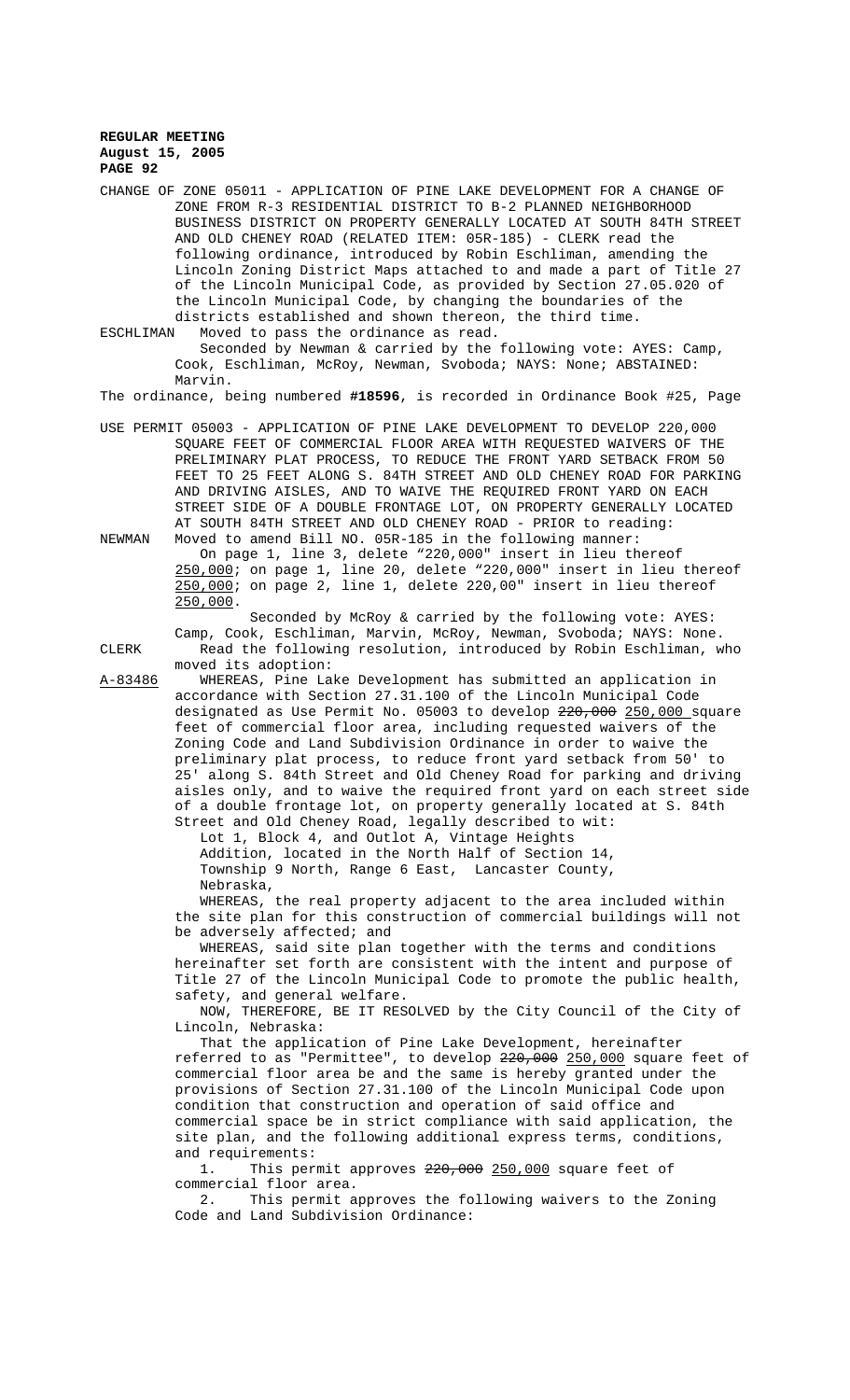- a. The requirement of Lincoln Municipal Code § 27.31.090 requiring a 50' front yard is modified to reduce the required front yard setbacks from 50' to 25' along S. 84th Street and Old Cheney Road for parking and driving aisles only, provided additional landscaping is provided. The landscape screen shall be 90% from 2' to 4' height along the parking area.
- b. The requirement of Lincoln Municipal Code § 27.31.090 requiring a 50' front yard is modified to reduce the required front yard setbacks on each street side of a double frontage lot.
- c. The requirement of Lincoln Municipal Code § 26.11.020 that a preliminary plat is required for a subdivision is waived, provided that if any final plat on all or a portion of the approved use permit is submitted five (5) years or more after approval of the use permit, the City may require that a new use permit be submitted, pursuant to all the provisions of § 26.31.015. A new use permit may be required if the subdivision ordinance, the Design Standards, the required improvements have been amended by the City; and as a result, the use permit as originally approved, does not comply with the amended rules and regulations.

3. Before occupying the commercial buildings all development and construction shall have been completed in compliance with the approved plans.

4. All privately-owned improvements shall be permanently maintained by the owner or an appropriately established homeowners association approved by the City Attorney.

5. The site plan approved by this permit shall be the basis for all interpretations of setbacks, yards, locations of buildings, location of parking and circulation elements, and similar matters. 6. This resolution's terms, conditions, and requirements bind

and obligate the Permittee, its successors and assigns. 7. The applicant shall sign and return the letter of acceptance

to the City Clerk within 30 days following the approval of the special permit, provided, however, said 30-day period may be extended up to six months by administrative amendment. The clerk shall file a copy of the resolution approving the special permit and the letter of acceptance with the Register of Deeds, filling fees therefor to be paid in advance by the applicant.

Introduced by Robin Eschliman Seconded by Newman & carried by the following vote: AYES: Camp, Cook, Eschliman, McRoy, Newman, Svoboda; NAYS: None; ABSTAINED: Marvin.

#### **MISCELLANEOUS BUSINESS**

# **PENDING -**

- COMP. PLAN AMENDMENT NO. 05014 AMENDING THE LINCOLN/LANCASTER COUNTY COMPREHENSIVE PLAN BY DELETING REFERENCES TO THE THEATER POLICY AND ENTERTAINMENT IN THE DOWNTOWN, AND BY DELETING ONE STATEMENT REQUIRING MARKET STUDIES FOR PROPOSED NEW THEATERS OUTSIDE OF THE DOWNTOWN AREA**;**
- AMENDING SECTION 27.63.630(C) OF THE LINCOLN MUNICIPAL CODE ZONING ORDINANCE FOR THEATERS IN THE B-5 PLANNED REGIONAL BUSINESS DISTRICT, TO ALLOW THEATERS WITH MORE THAN SIX SCREENS, PROVIDED THEY ARE LOCATED OUTSIDE A 6.5 MILE RADIUS MEASURED FROM THE CENTER OF THE INTERSECTION OF 13TH AND O STREETS;
- CHANGE OF ZONE 05036 APPLICATION OF EIGER CORPORATION FOR A CHANGE OF ZONE FROM AG AGRICULTURAL DISTRICT TO B-5 PLANNED REGIONAL BUSINESS DISTRICT ON PROPERTY GENERALLY LOCATED AT SOUTH 91ST STREET AND PINE LAKE ROAD;
- APPEAL OF EIGER CORPORATION FROM THE PLANNING COMMISSION DENIAL OF SPECIAL PERMIT 05023 TO CONSTRUCT AN 80,000 SQ. FT. THEATER COMPLEX WITH 18 SCREENS IN THE B-5 ZONING DISTRICT, ON PROPERTY GENERALLY LOCATED AT S. 91ST STREET AND PINE LAKE ROAD**;**